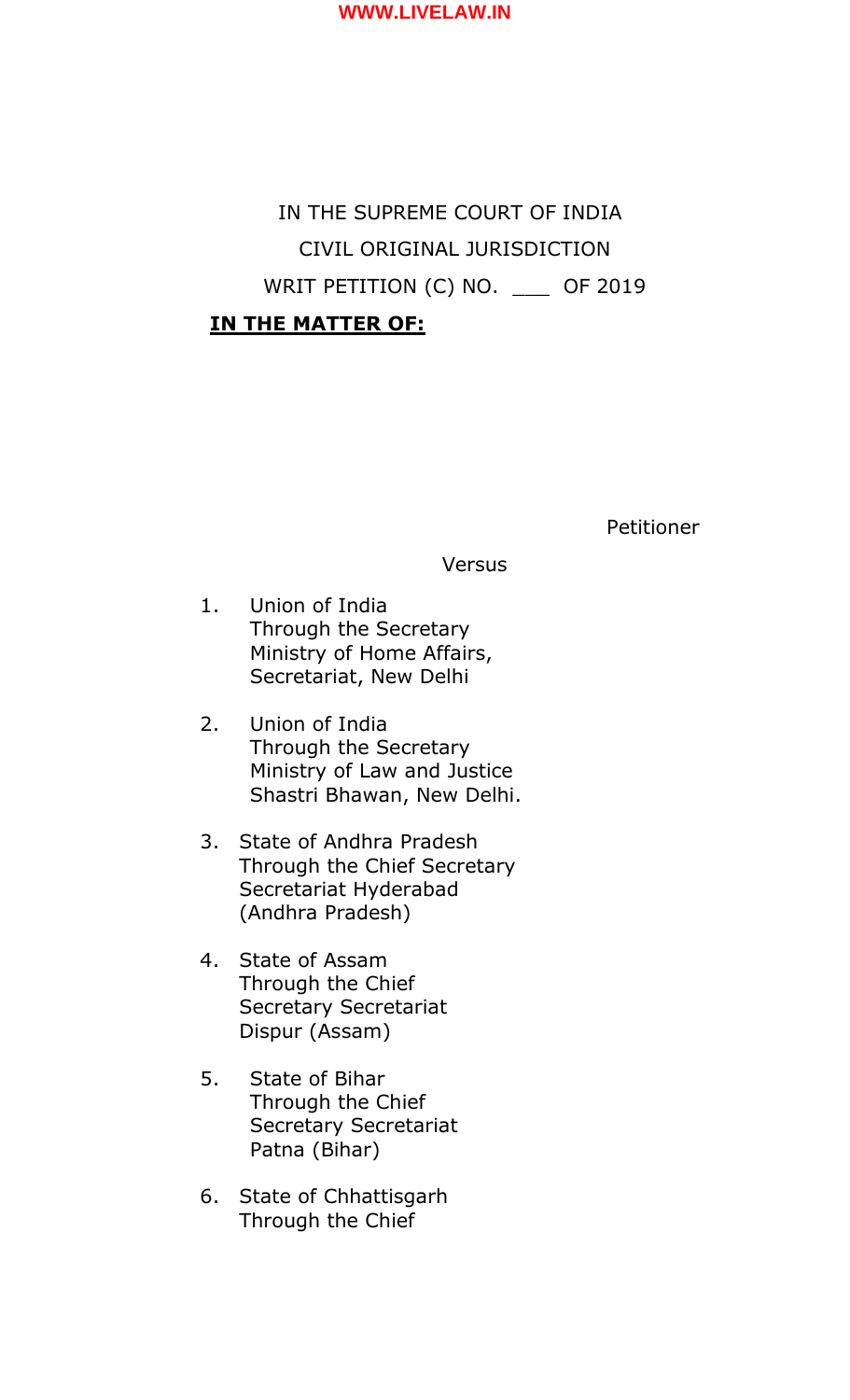Secretary Secretariat Raipur (Chhattisgarh)

- 7. State of Goa Through the Chief Secretary Secretariat Panan(Goa)
- 8. State of Gujarat Through the Chief Secretary Secretariat Gandhi Nagar (Gujarat)
- 9. State of Haryana Through the Chief Secretary Secretariat Chhattisgarh
- 10. State of Himachal Pradesh Through the Chief Secretary Secretariat Shimla (H.P)
- 11. State of Jammu & Kashmir Through the Chief Secretary **Secretariat** Srinagar (J & K)
- 12. State of Jharkhand Through the Chief Secretary **Secretariat** Ranchi (Jharkhand)
- 13. State of Karnataka Through the Chief Secretary **Secretariat** Bangalore (Karnataka)
- 14. State of Kerala Through its Chief Secretary **Secretariat** Thiruvananthapuram (Kerala)
- 15. The State of Madhya Pradesh Through the Chief Secretary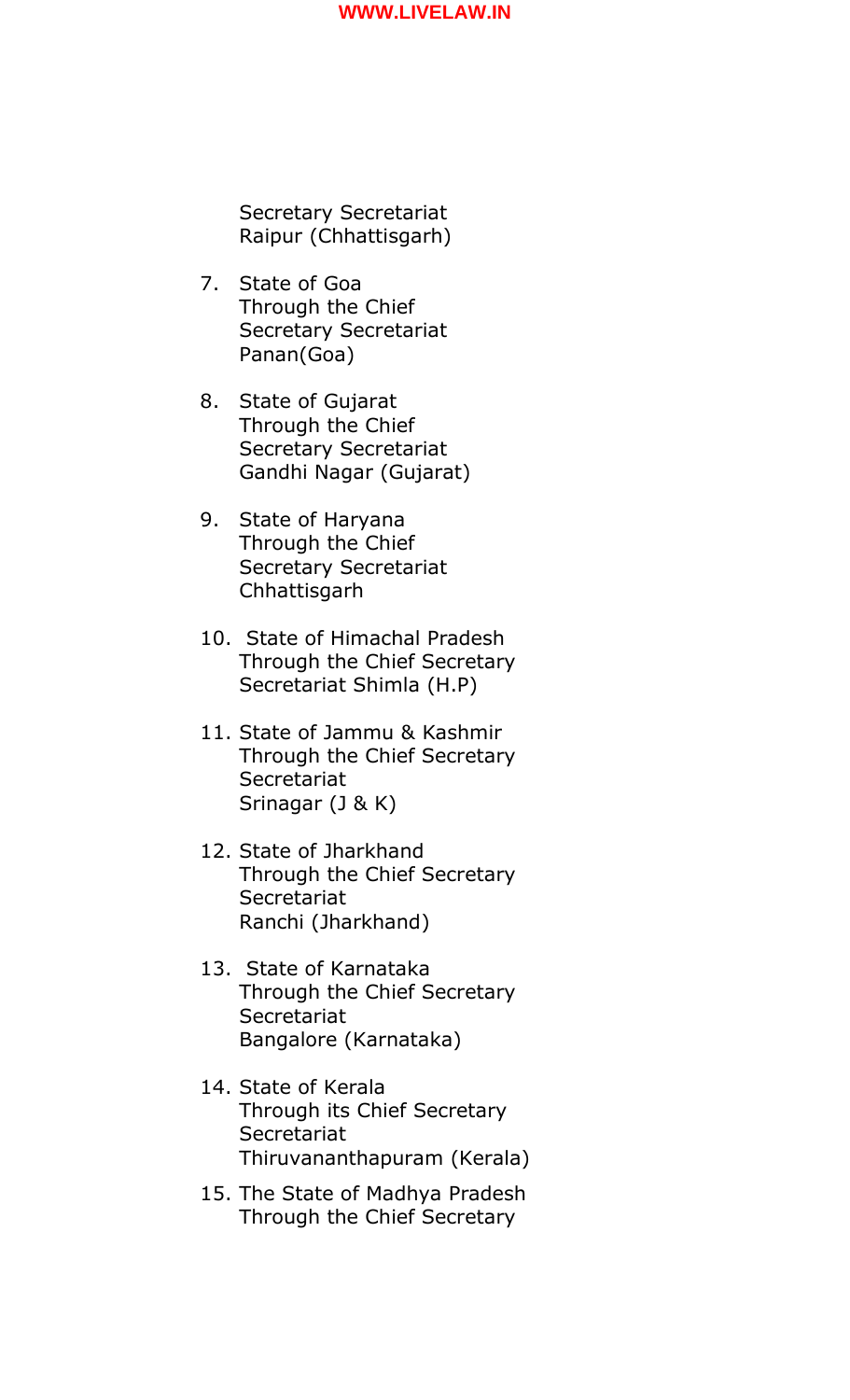**Secretariat** Bhopal (M.P)

- 16. State of Maharashtra Through the Chief Secretary **Secretariat** Mumbai (Maharashtra)
- 17. State of Manipur Through the Chief Secretary **Secretariat** Imphal (Manipur)
- 18. State of Meghalaya Through the Chief Secretary **Secretariat** Shilong (Meghalaya)
- 19. State of Mizoram Through the Chief Secretary **Secretariat** Aizwal (Mizoram)
- 20. State of Nagaland Through the Chief Secretary **Secretariat** Kohima (Nagaland)
- 21. State of Orissa Through the Chief Secretary **Secretariat** Bhubneshwar(Orissa)
- 22. State of Punjab Through the Chief Secretary **Secretariat** Chandigarh, Punjab
- 23. State of Rajasthan Through the Chief Secretary **Secretariat** Jaipur (Rajasthan)
- 24. 4State of Sikkim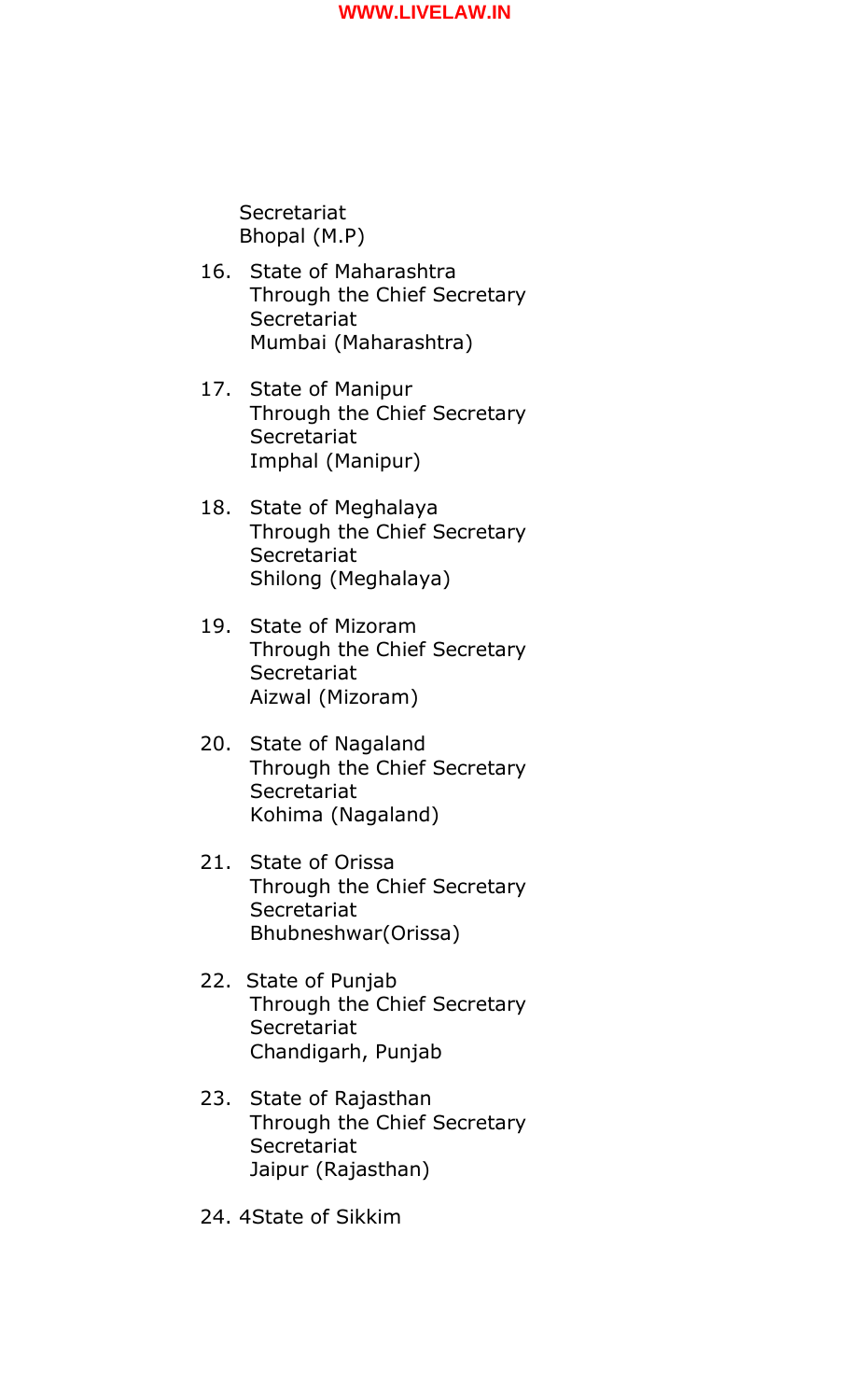Through the Chief Secretary **Secretariat** Gangtok (Sikkim)

- 25. State of Tamil Nadu Through the Chief Secretary **Secretariat** Chennai (Tamil Nadu)
- 26. State of Tripura Through the Chief Secretary **Secretariat** Agartala (Tripura)
- 27. State of Uttarakhand Through the Chief Secretary **Secretariat** Dehradun (Uttrakhand)
- 28. State of Uttar Pradesh Through the Chief Secretary **Secretariat** Lucknow (U.P.)
- 29. State of West Bengal Through the Chief Secretary **Secretariat** Kolkata (West Bengal)
- 30. State of Telangana Through the Chief Secretary **Secretariat** Hyderabad
- 31. Union Territory of Chandigarh Through the Home Secretary U.T. (4<sup>th</sup> Floor) Secretariat, Sector-9, Chandigarh
- 32. Election Commission of India
- 33. Ministry of Information and Broadcasting ...RESPONDENTS

# **AND IN THE MATTER OF:-**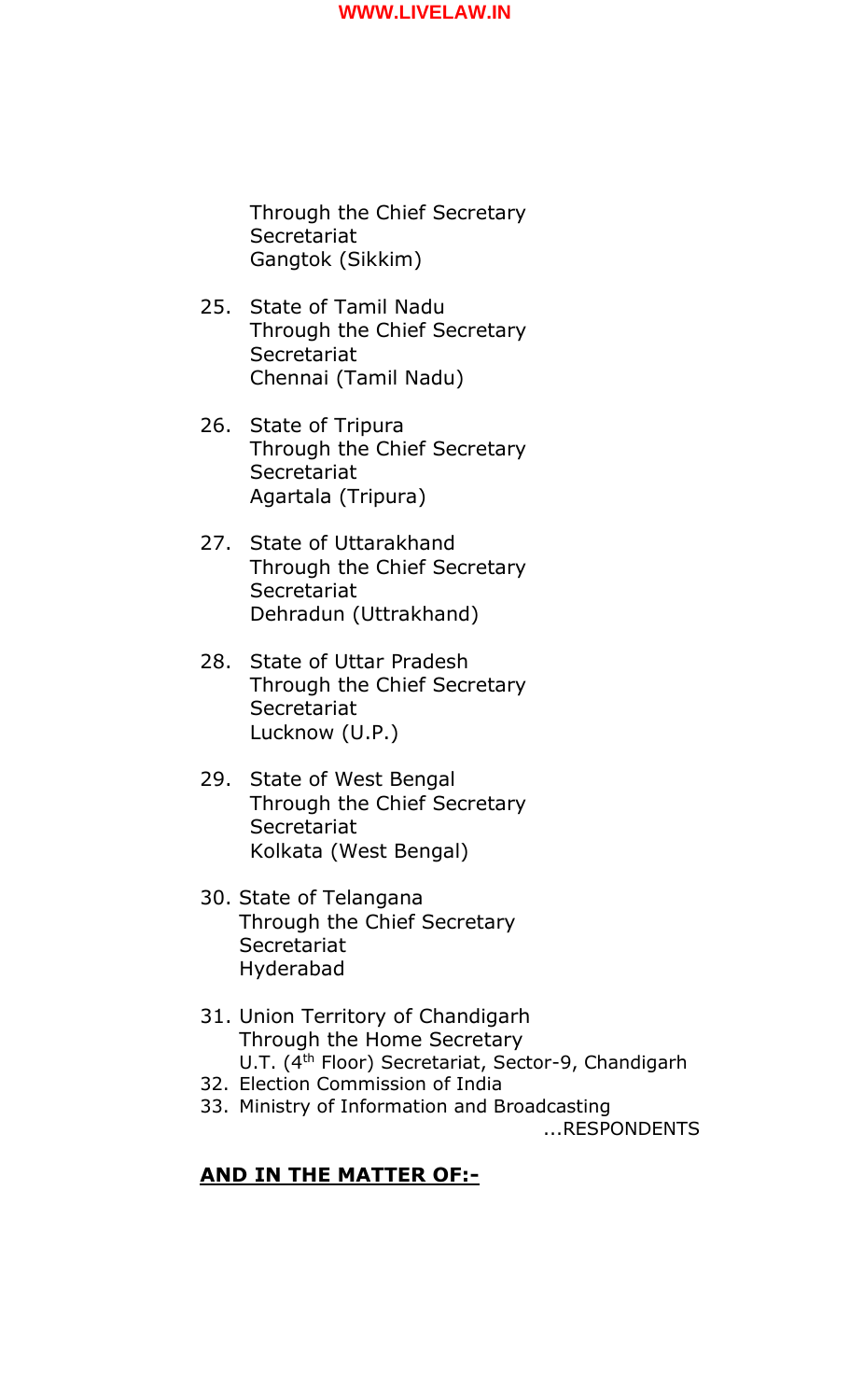PETITION UNDER ARTICLE 32 OF THE CONSTITUTION OF INDIA FOR ISSUANCE OF AN APPROPRIATE WRIT/ORDER OR DIRECTION TO THE RESPONDENTS.

TO

THE HON'BLE CHIEF JUSTICE OF INDIA AND HIS HON'BLE COMPANION JUSTICES OF THE HON'BLE SUPREME COURT OF INDIA.

> THE HUMBLE PETITION OF THE PETITIONER ABOVE NAMED

# **MOST RESPECTFULLY SHOWETH:-**

1. That the Petitioner is filing the present Public Interest Litigation as a concerned citizen over the loss of precious lives and damage to the public property across the country especially in cities of Delhi, Ahmedabad and states of Uttar Pradesh, Madhya Pradesh, Haryana, Rajasthan, Gujarat, Assam and other parts of our country. The Citizenship Amendment Bill was passed by both the houses of Parliament in the month of December, 2019 dated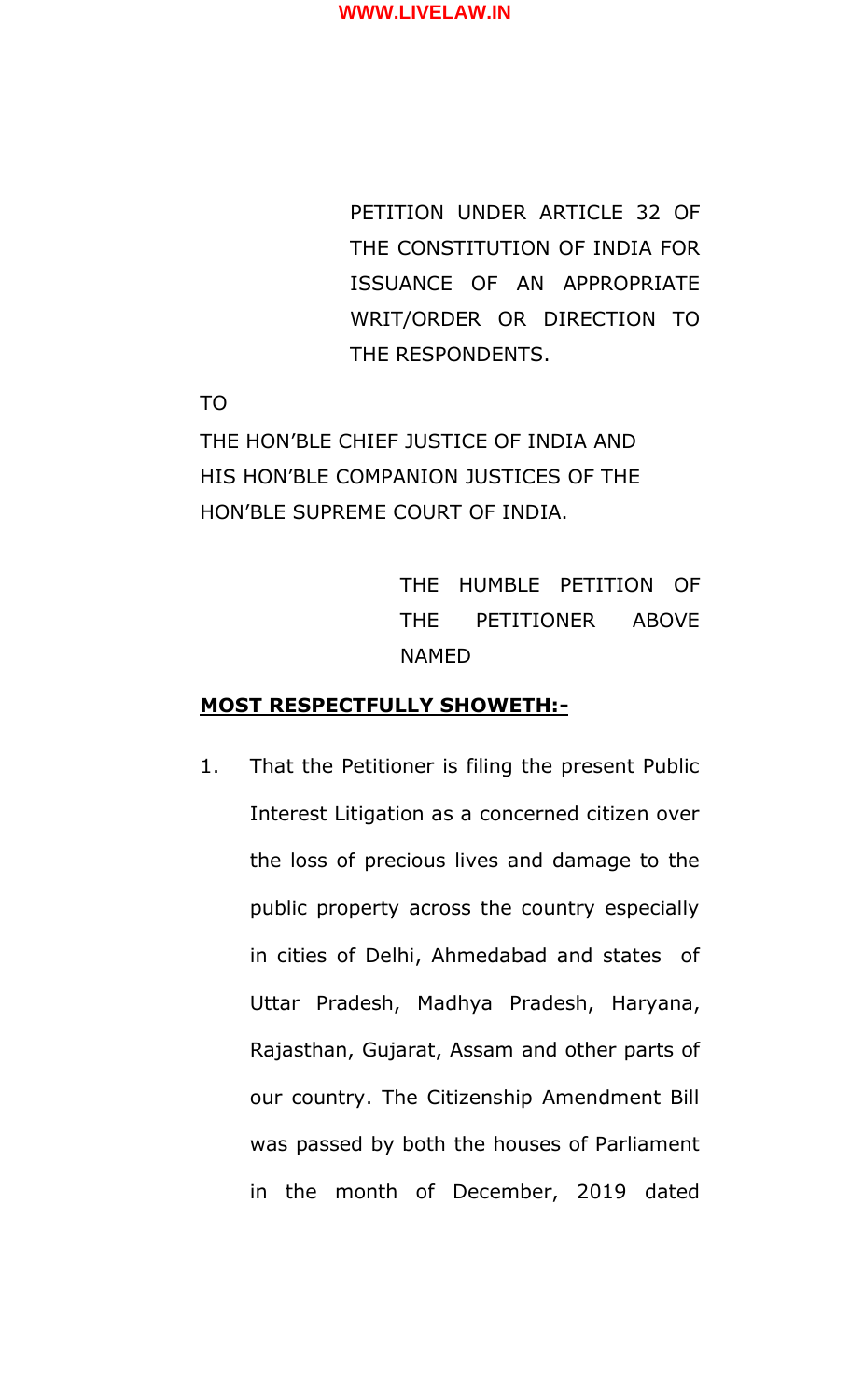10.12.2019 and 11.12.2019 respectively. After the enactment for the said bill was introduced the political persons belonging to various political parties across India started misguiding and spreading false rumors and hereby creating a sense of terror and concern in the minds of community belonging to Muslim people across the country. The political persons belonging to various political parties hatched a conspiracy against the government which has passed an Act named Citizenship Amendment Act, 2019 concerning the minorities in countries like Afghanistan, Bangladesh, Pakistan etc. The political persons with a vendetta against the government and its progressive approach have created an environment of hatred, fear, violence in various parts of the country for their vested political interest as a result of which around 50 precious lives have been lost in various parts of the country and public property worth hundreds of crores has been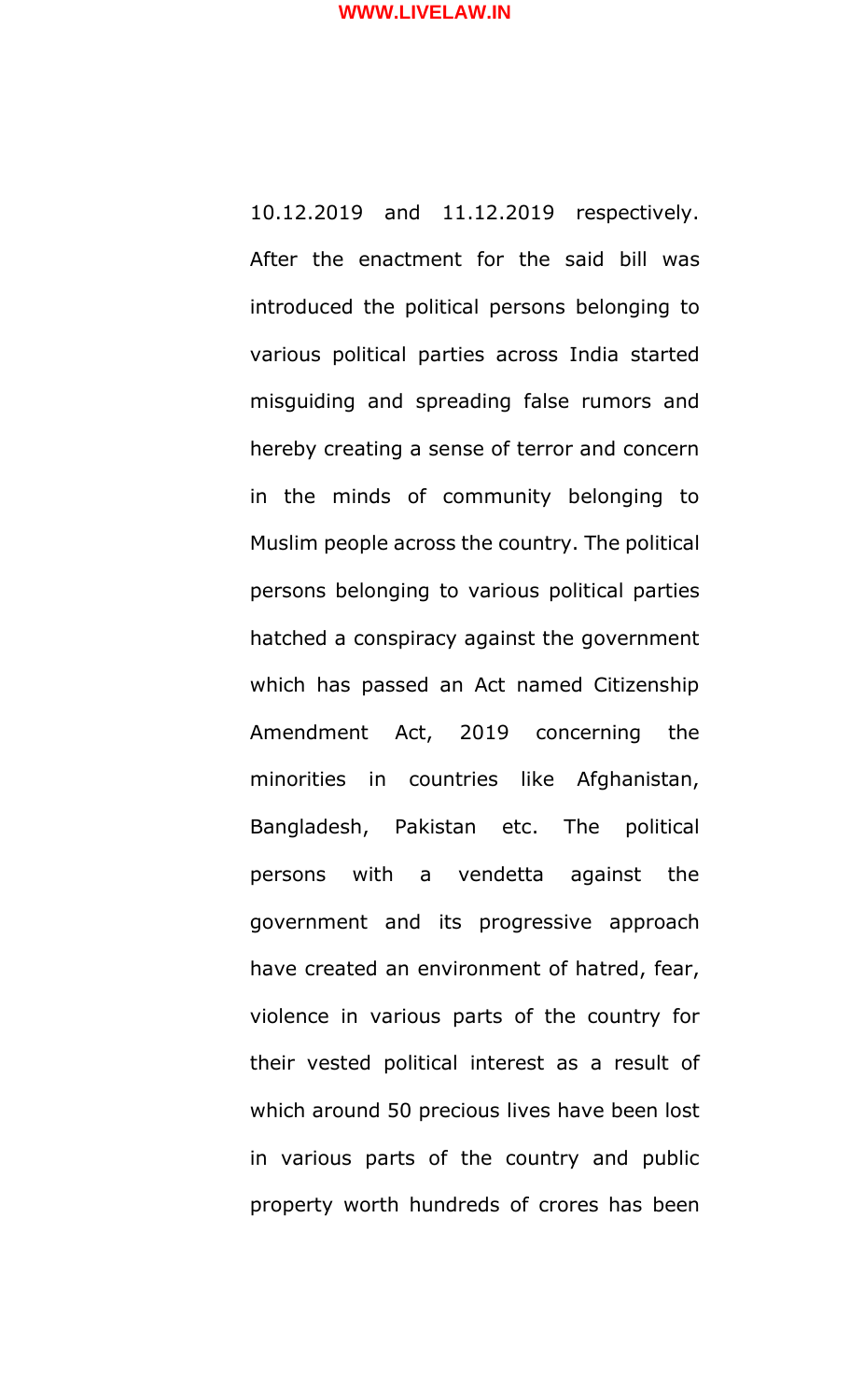destroyed. The negative environment of fear and violence has resulted not only in the loss of lives, damage to public property but also has caused huge economic loss across the country and has also bought a bad name to our country **which a gross violation of Article 111 of the Constitution of India** .

- 2. The petitioner has no personal interest in the present public interest litigation. The present writ petition is not guided by self-gain. But is in the interest of general citizens of our country and innocent persecuted minorities belonging to Afghanistan, Pakistan and Bangladesh. That the present petition under Article 32 of the Constitution of India is being filed by way of public interest litigation and the petitioner has no personal interest as far as any personal benefits are concerned.
- 3. That the petitioner declares that the facts pleaded in the petition have been verified by her personally and the same are based upon the documentary proofs obtained by the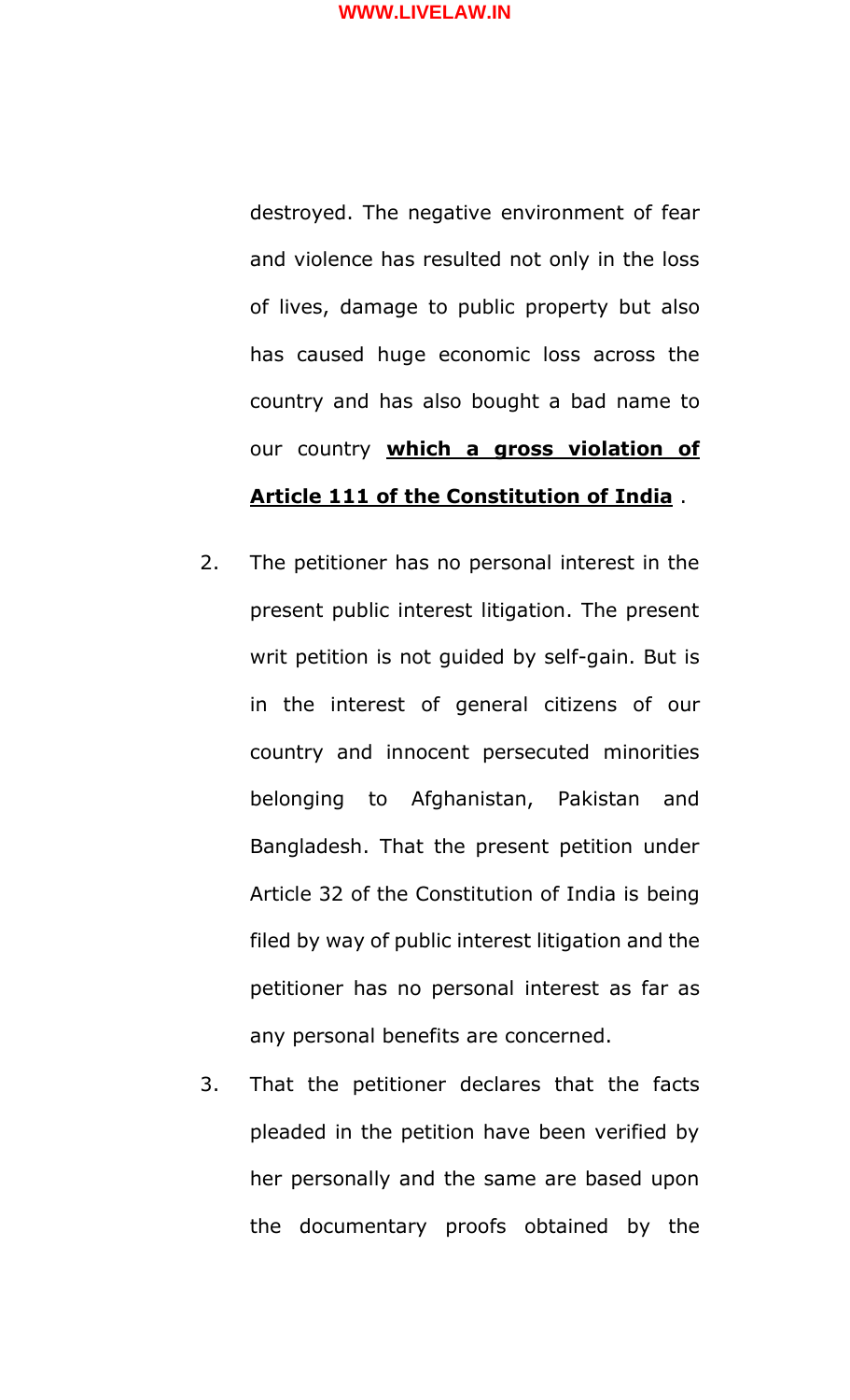

petitioner from the various news paper articles published in the online internet. The petitioner has not approached to any authority with respect to the present issue.

- 4. That the petitioner is a highly spirited and law abiding citizen of the country.
- 5. That the petitioner is the citizen of India and a

- 6. That the Petitioner has no personal interest in the Public Interest Litigation but being citizen of India she has full faith in the Institution.
- 7. That the present petition has no legal nexus with any civil, criminal or revenue litigation. The Petitioner has not filed any civil, criminal or revenue matter on his behalf which may have any nexus with the PIL.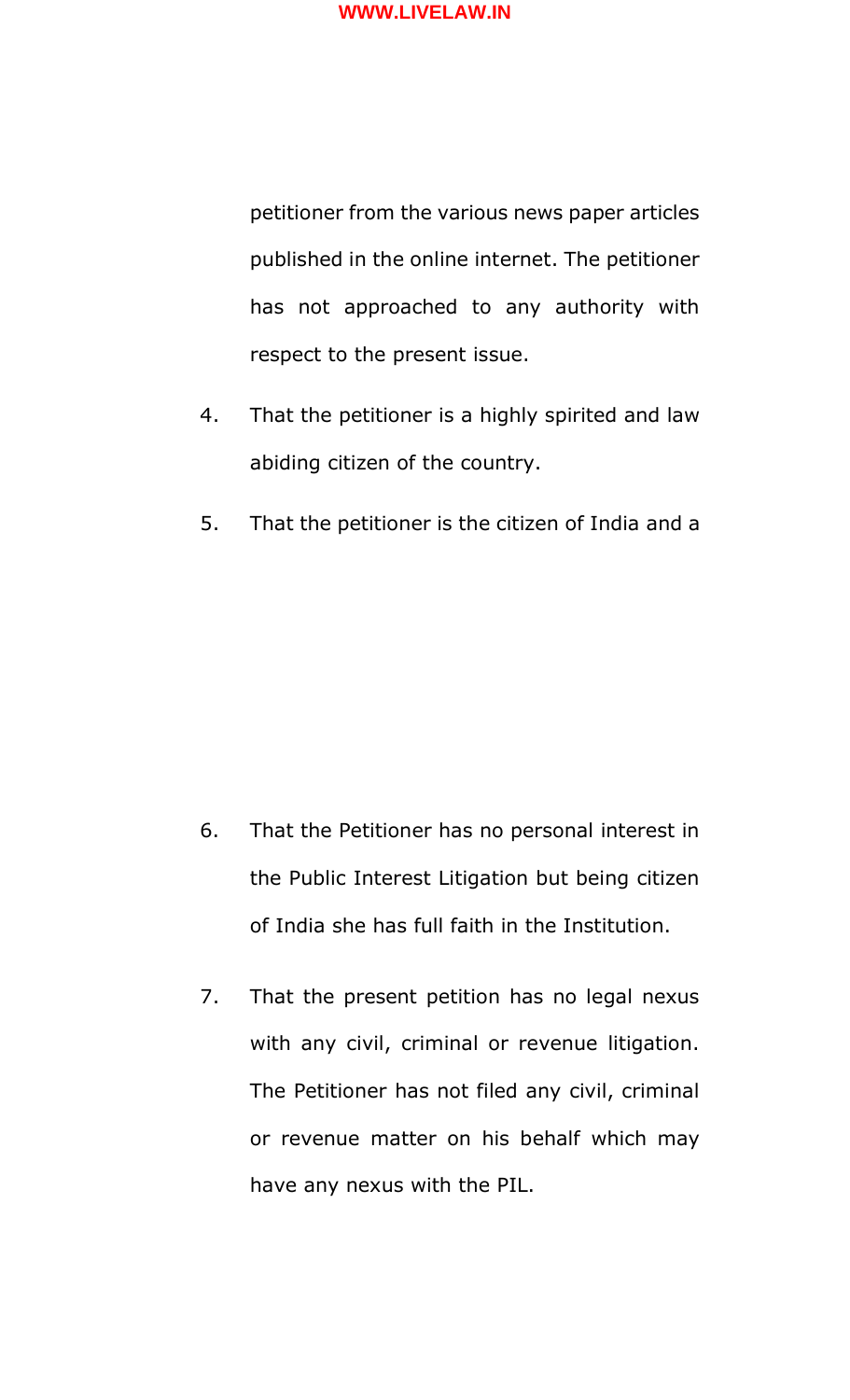- 8. That there is no alternative or equally efficacious remedy left in the hands of the Petitioner under the above mentioned compelling circumstances, but to move before this Hon'ble Court.
- 9. That the petitioner is not a way fairer nor an interloper but a sensitive and sincere citizen of this country who takes keen interest in the safety of citizens of this country.
- 10. That on 10.12.2019 & 11.12.2019 the Citizenship Amendment Act, 2019 was comprehensively discussed and voted positively in Lok Sabha and Rajya Sabha of our country.
- 11. That on 12.12.2019 the Citizenship Amendment Act, 2019 received the consent of the President of India and was published for general information and the said amendment to the Act came into force across India except few tribal areas of states of Assam, Meghalaya, Mizoram and Tripura. A copy of Citizenship Amendment Act dated 12.12.2019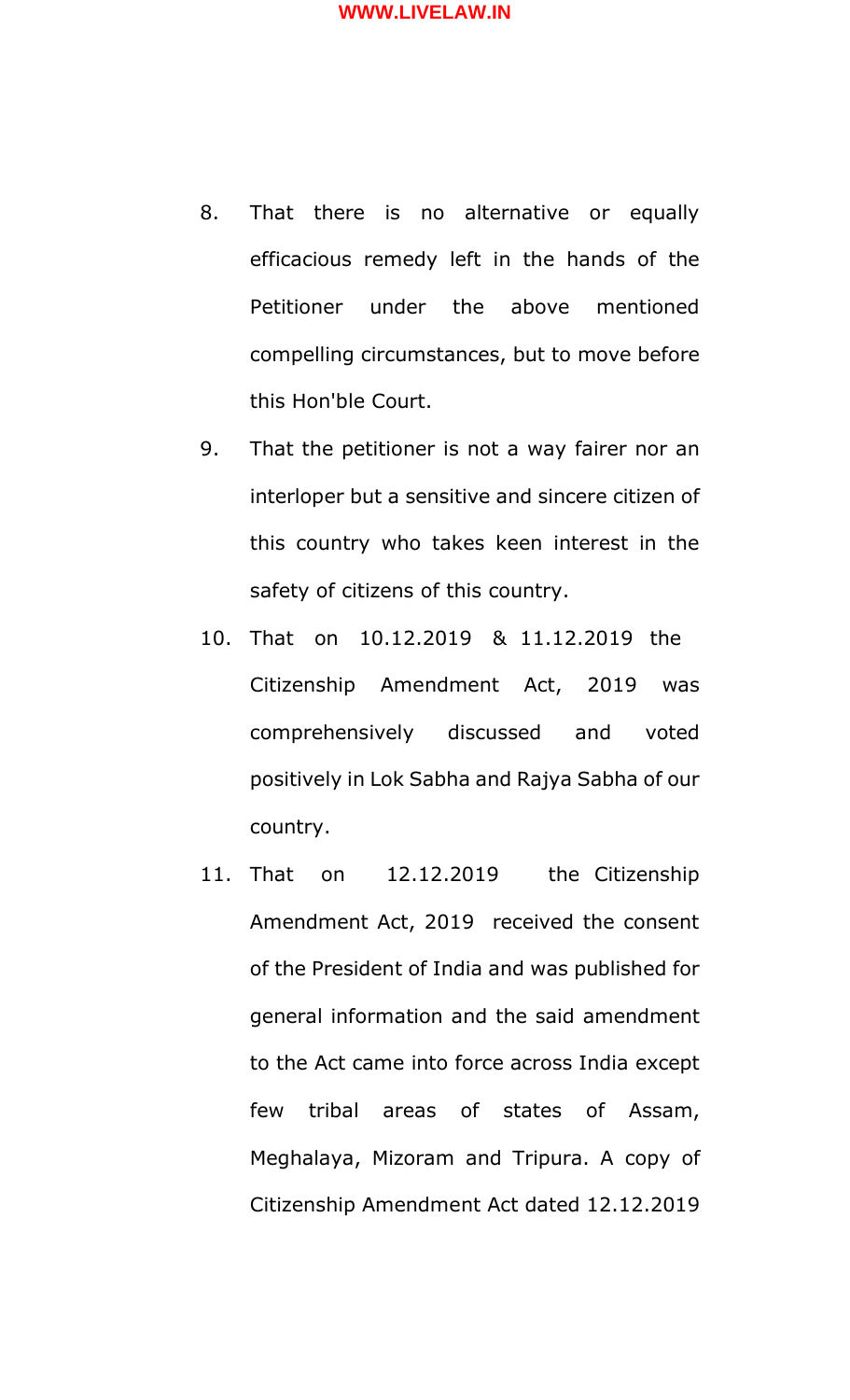passed by both the houses of the Parliament is annexed herewith and marked as

# **ANNEXURE P-1 (Pages \_\_ to \_\_)**.

12. That on 13.12.2019, a news article appeared in a leading news magazine India Today titled "Politicizing Asylum-Citizenship Amendment Bill". In the said article without properly reading the news magazine wrote an extensive article which not only misinformed the exact scenario of citizenship amendment act but the article itself was provoking and false information across the country has not only been spread by politicians but also by various media houses who are hell bent to destroy the peace of country. It is must to not only stop these anti India campaigners but a strict should be taken against all those who spread false rumors and destabilize our nation and cause disturbance in its peace. A copy of news article appeared in a leading news magazine India Today dated 13.12.2019 is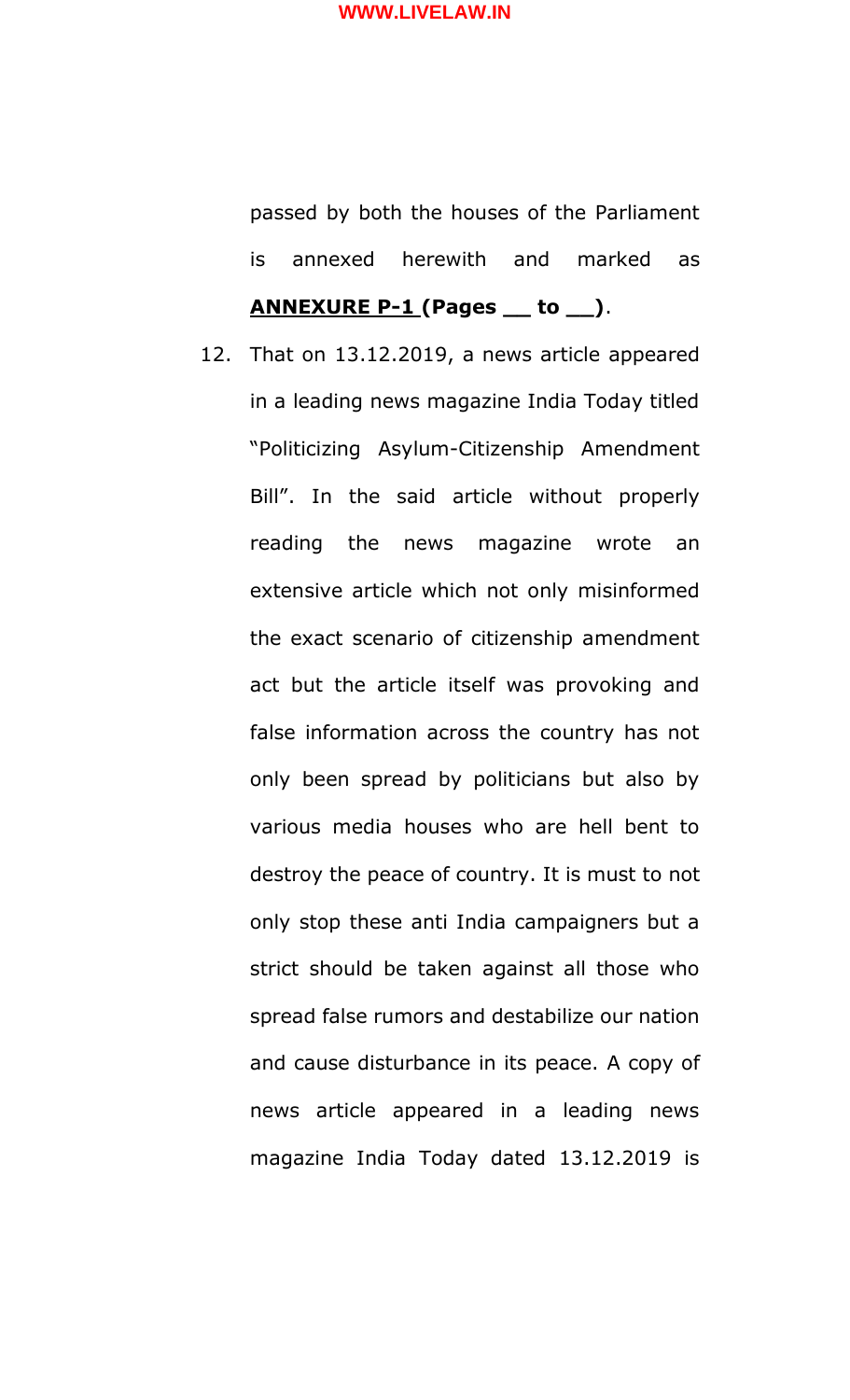annexed herewith and marked as **ANNEXURE P-2 (Pages\_\_ to \_\_)**.

13. That on 13.12.2019 a news article appeared in a leading newspaper India Today with a news that "Two minor boys killed in police firing during a protest in Guwahati". In the said news it was mentioned that more than 50 protestors were injured and 2 minor boys were killed in police firing in a protest against Citizenship Amendment Act, 2019 in Guwahati, Assam. A copy of the news article dated 13.12.2019 published in India Today is annexed herewith and marked as **ANNEXURE** 

#### **P-3 (Pages \_\_ to \_\_)**.

14. That on 15.12.2019 a news article appeared in a leading News Daily Business Standard titled "Three Killed in protest firing as CAB protest flare across the North East". In the said news article it was stated that several parts of the North East India continued to burn for a second day as people defied curfew to protest against Citizenship Amendment Bill,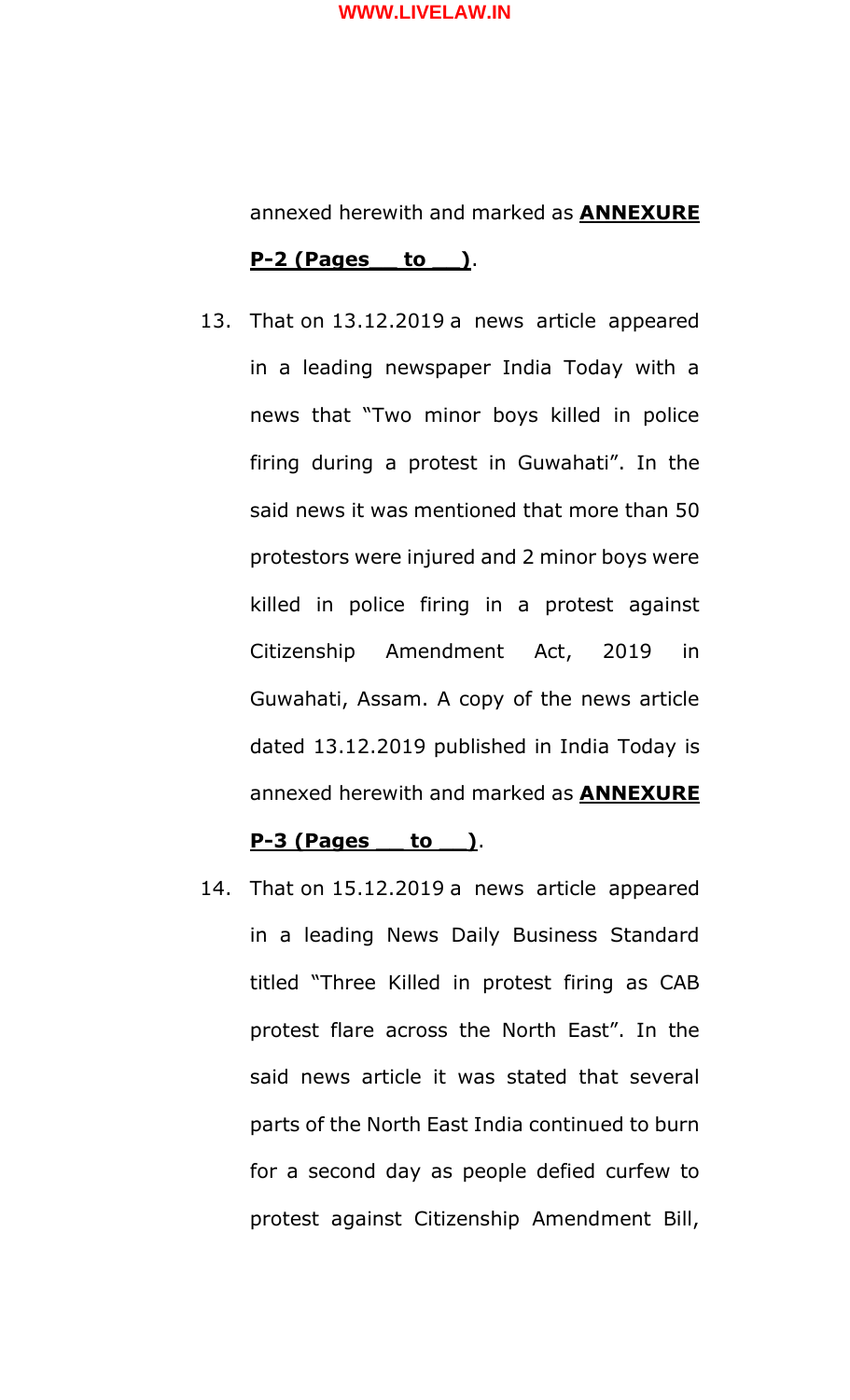2019, it was also mentioned in the news that the protest was done by all Assam's Students Union and peasants organizations KMSS. In the said article the loss of property, disconnection of internet and many other important facts about full blown violence were mentioned. A copy of the news Article dated 15.12.2019 published in News Daily Business Standard is annexed herewith and marked as

# **ANNEXURE P-4**.

15. That on 15.12.2019 a news article appeared in a leading news daily BBC news titled "Citizenship Act: Unrest erupts in Delhi". In the said article it was mentioned that violence happened in various parts of Delhi as a result of protest against an Anti-Muslim law. It was also mentioned in the Article that the countries like UK, US and Canada have issued advisories to their citizens while travelling North East India. The news article itself gave a wrong information by writing that the law was so divisive. The violence in the city of Delhi,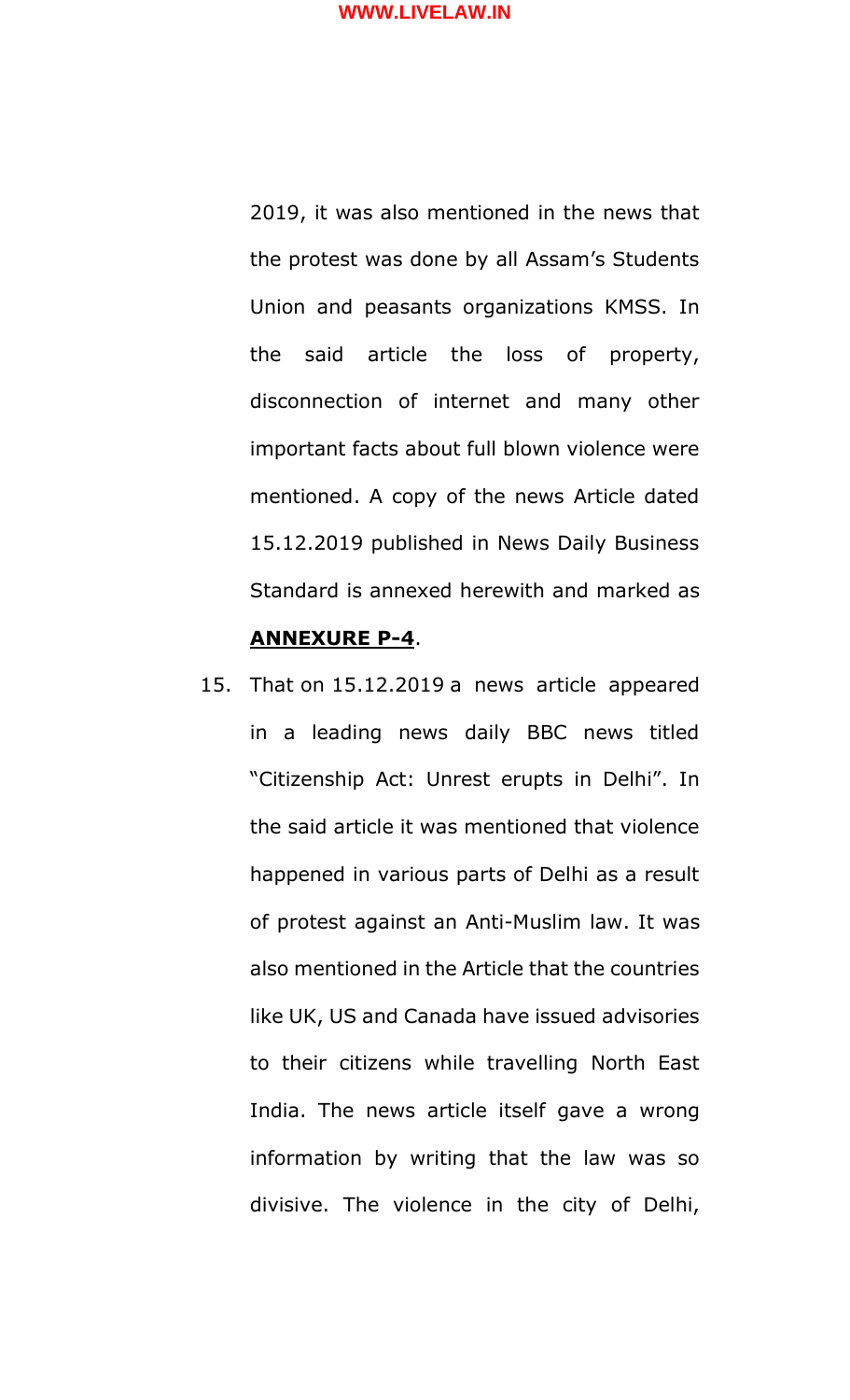damage to properties was also mentioned in the said article. A copy of the news Article dated 15.12.2019 published in News Daily BBC is annexed herewith and marked as **ANNEXURE P-5**.

16. That on 15.12.2019 a news article appeared in a leading news channel and daily Reuters titled "Dozens injured as activists clash in Citizenship Law Protest". The said article stated that hundreds of activists protesting against a new Indian Citizenship Law were injured in New Delhi after a clash with police in a University named Jamia Millia Islamia University in South East Delhi. The said news article also mentioned that buses were burnt in the protest, police used batons to disperse the students protesting against the new law. The said article also mentioned that the protests has raged particularly in some North Eastern States such as Assam, Tripura, West Bengal etc. A copy of the news Article dated 15.12.2019 published in News Daily Reuters is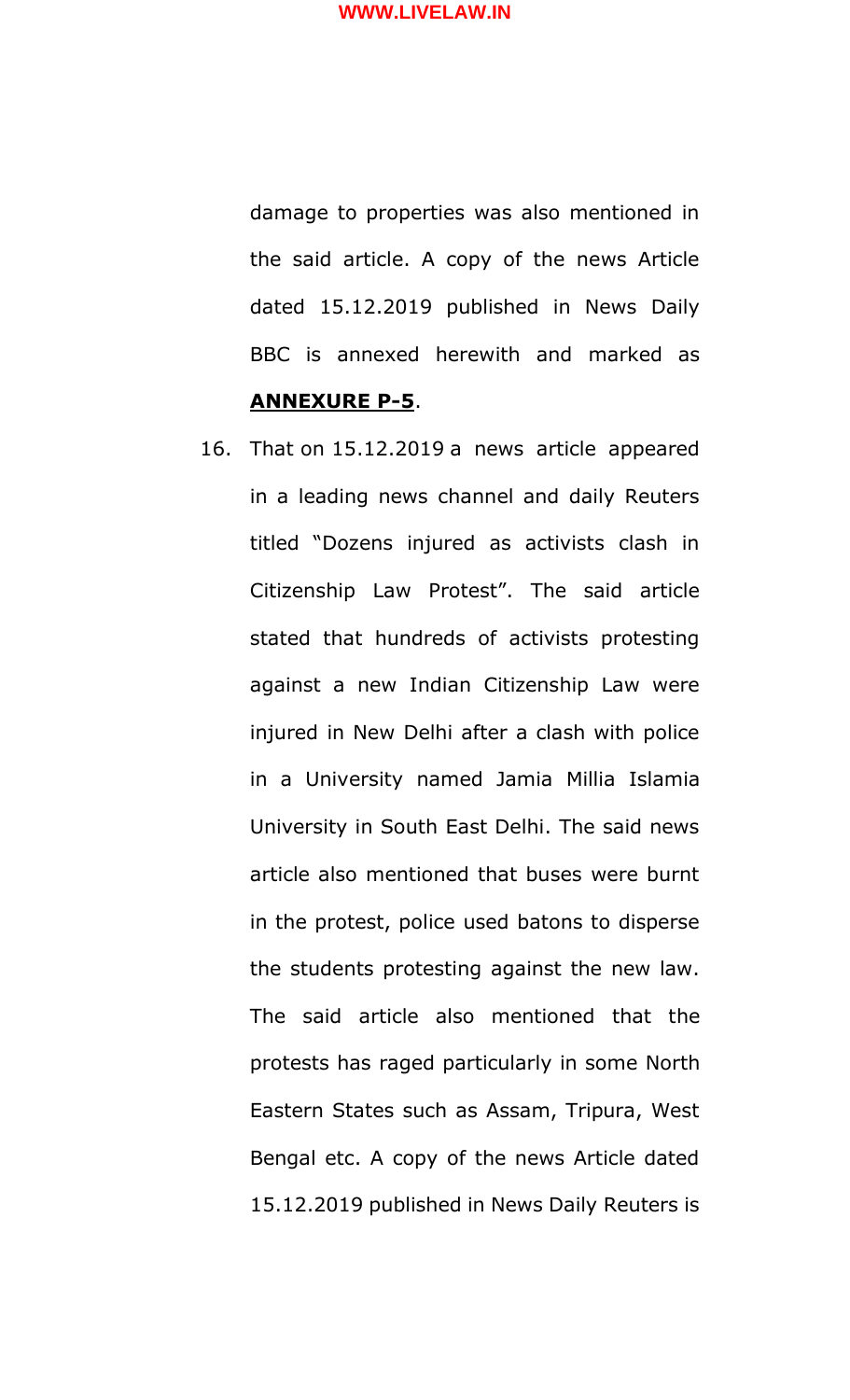annexed herewith and marked as **ANNEXURE P-6**.

- 17. That on 16.12.2019 a news article appeared on a leading newspaper Business Standard titled "Give Citizenship Act a chance, Amit Shah appeals to students". The said article mentioned that thousands of people were protesting at Jantar Mantar and Assam Bhawan to call an end to religious profiling. The said article also mentioned that the Prime Minister of India called the violent protest against the Citizenship Amendment Act as deeply distressing. The said article mentioned about the statement and appeal of the Home Minister of India for the students to give Citizenship Act a chance. A copy of the news Article dated 16.12.2019 published in News Daily Business Standard is annexed herewith and marked as **ANNEXURE P-7**.
- 18. That on 19.12.2019 a news article appeared on a leading newspaper Business Standard titled "Citizenship Act protest highlights: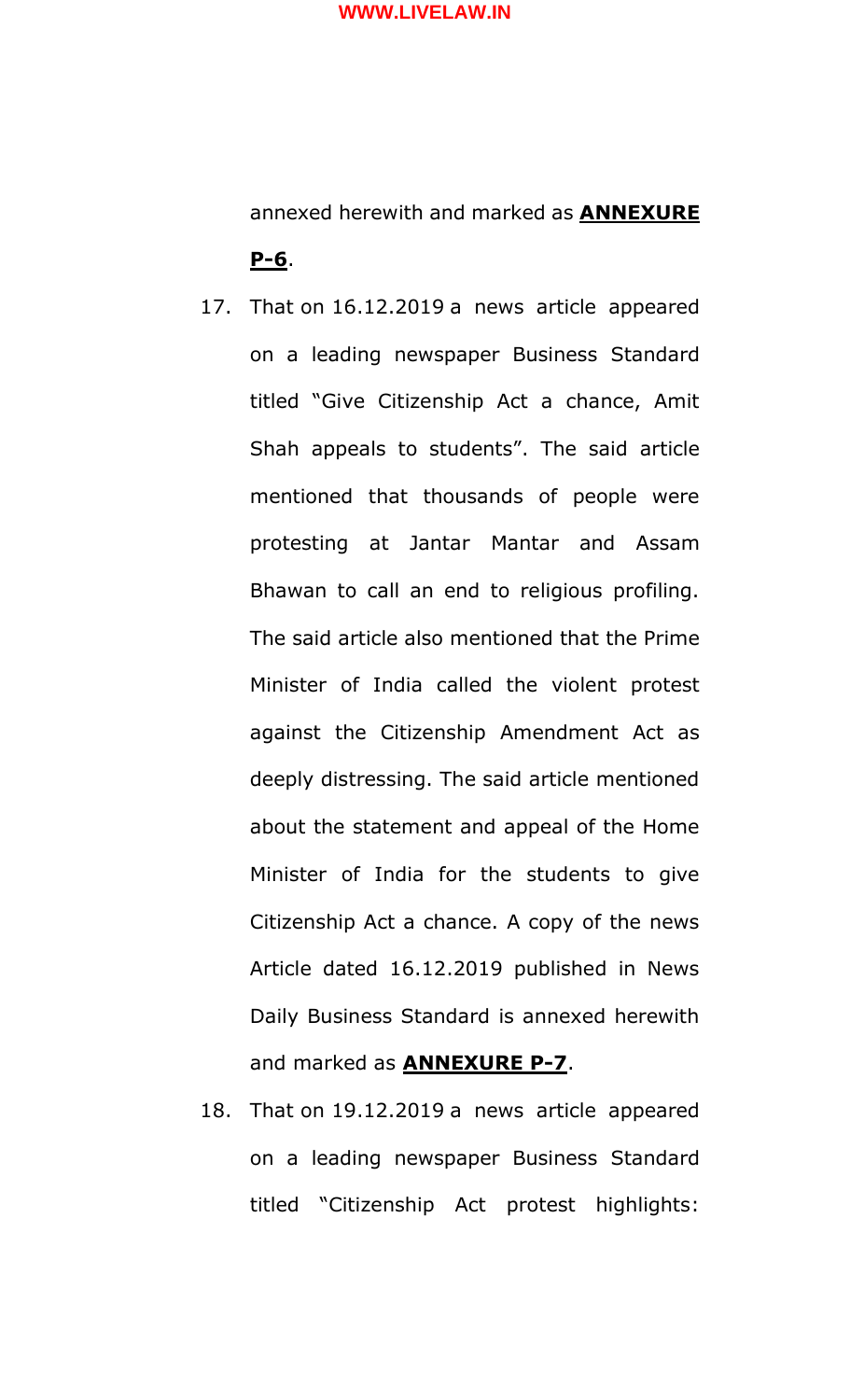Internet suspended in many parts of UP". In the said article it was mentioned that thousands of students, activists and opposition leaders hit the streets in the national capital defying heavy security, clamp down and prohibitory orders. In the said article it was also mentioned that the mobile internet services were suspended in various parts of Uttar Pradesh and Karnataka after two persons were killed in police firing in Mangaluru. The said article also mentioned about the violence in city of Ahmedabad. A copy of the news Article dated 16.12.2019 published in News Daily Business Standard is annexed herewith and marked as **ANNEXURE** 

#### **P-8.**

19. That on 20.12.2019 a news article was published in a leading newspaper The Indian Express titled "Citizenship Act protest live updates: two dead in Mangaluru, One in Lucknow as protest turn violent". In the said article it was mentioned that atleast two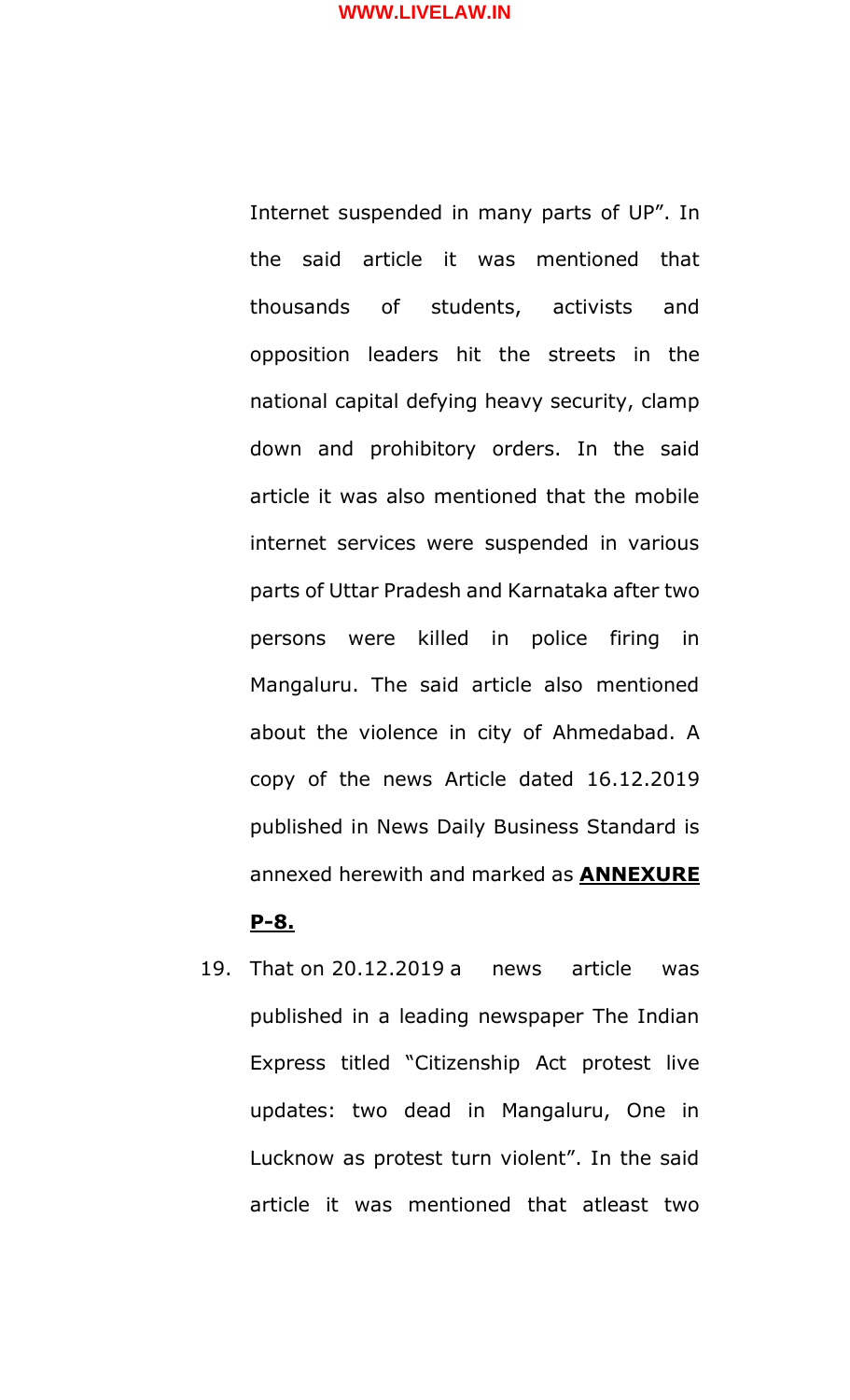people were killed in Mangaluru and one in Lucknow as the Anti Citizenship Law protestors clashed with the police on Thursday. In the said article it was also mentioned that 20 police personnel were injured in Mangaluru. In the said article other details regarding violence, injury to protestors and police and action taken by government was mentioned. A copy of the news Article dated 20.12.2019 published in The Indian Express is annexed herewith and marked as

# **ANNEXURE P-9** (Pages \_\_ to \_\_).

20. That on 20.12.2019 a news article was published in a leading newspaper Business Today titled "CAA Protest Live: Car torched near Delhi Gate; police uses force to disperse protestors. In the said article it was reported that violent protest rocked several cities in Uttar Pradesh after clash between protestors and police in Gorakhpur, Ferozabad and Bahraich. It was also said in the article that the protest against Citizenship Amendment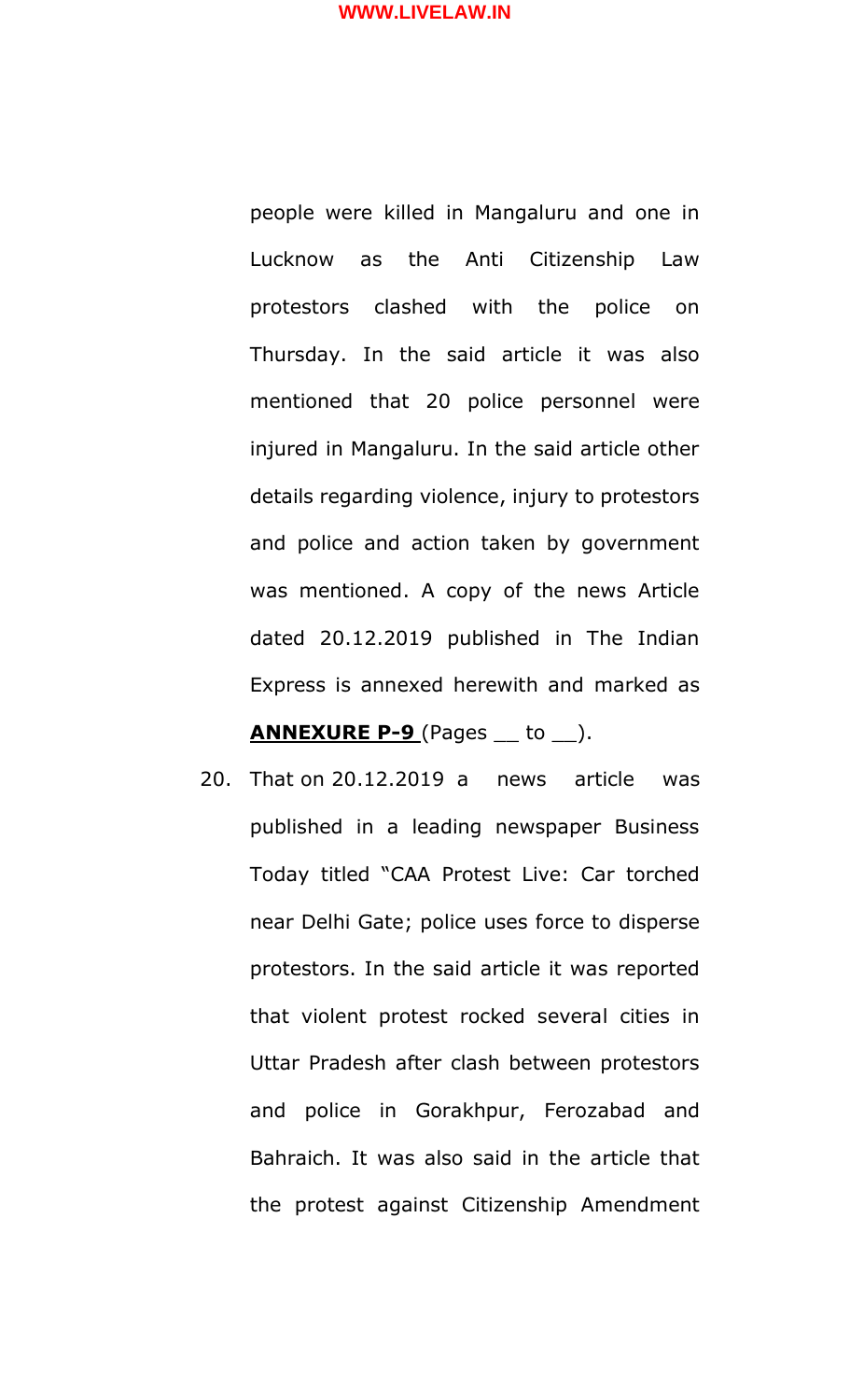Act has escalated across the country. A copy of the news Article dated 20.12.2019 published in newspaper Business Today is annexed herewith and marked as **ANNEXURE P-10.** 

21. That on 21.12.2019, a news article appeared in a leading newspaper The Hindu titled "Puducherry Chief Minister slammed for opposing Citizenship Amendment Act". In the said article it was mentioned that the Chief Minister was criticized by the opposition for a statement on Citizenship amendment act. In the said article it was said Chief Minister should prove his humaneness by according reservation to 50,000 migrants scheduled caste people residing in Puducherry without any social security benefits for last 54 years. It was also stated in the article that the CM has violated the oath of office as a result of a statement it is sad that a person of a status of a Chief Minster is openly creating an environment of confusion and rebellion by his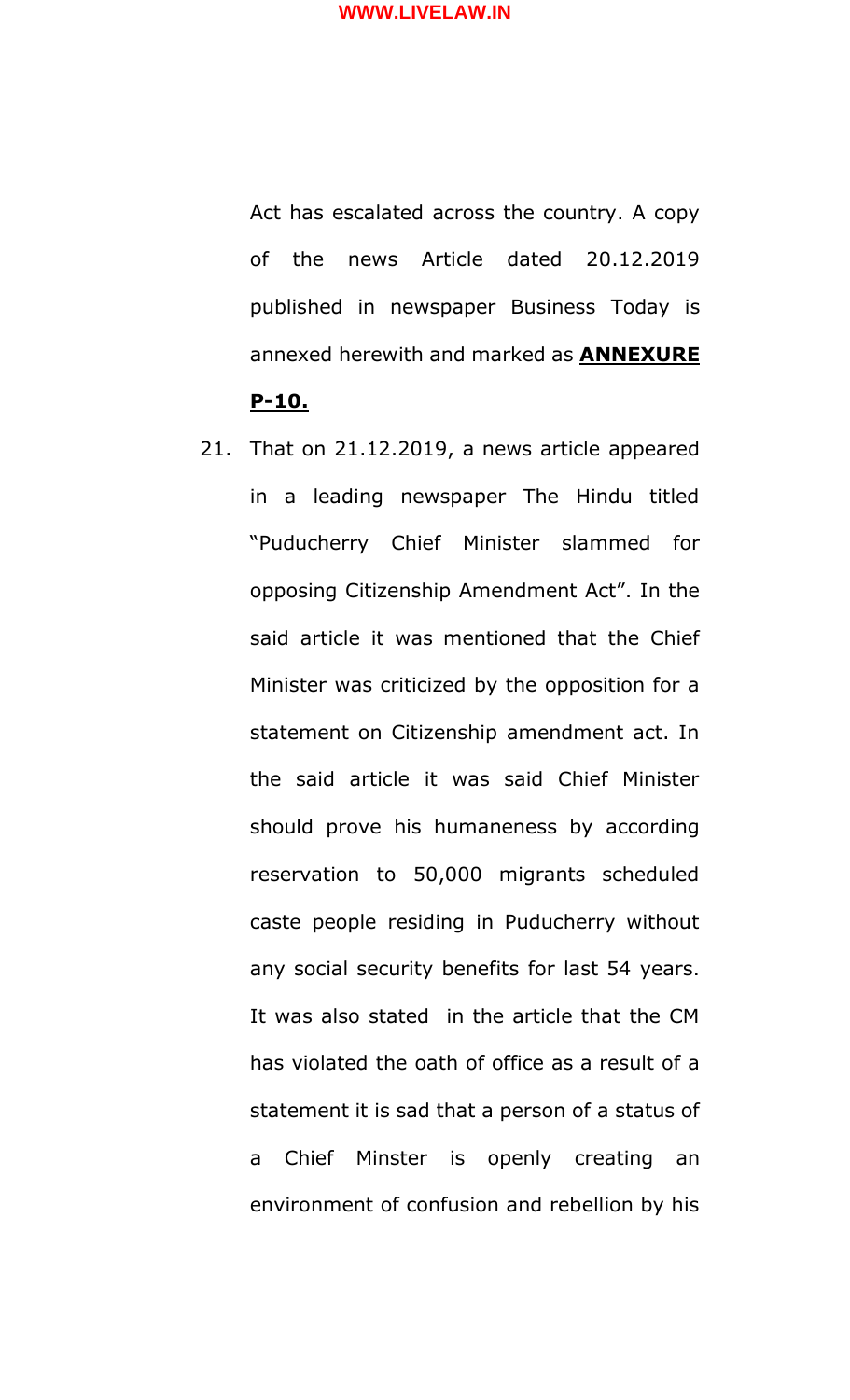statement against the citizenship Amendment Act. The Chief Minister not only broke the law but also broke the code of conduct of his office. Besides CM Puducherry there are many politicians across the country who are creating a sense of fear and uncertainty in the minds of Muslim brothers and sisters, people belonging to scheduled caste and schedule tribes. Some of these politicians are out of power and jobless and are taking out their frustration by creating disturbance in the country and it is only Hon'ble Supreme Court of India which can stop these rogue elements from destroying our country. A copy of news article appeared in a leading newspaper The Hindu dated 21.12.2019 is annexed herewith and marked as **ANNEXURE P-11 (Pages \_\_to\_\_)**.

22. That on 21.12.2019 a news article appeared in a leading news daily India Today titled "Anti CAA Protest: 8 die as violence grips India; women, children detained in Delhi. In the said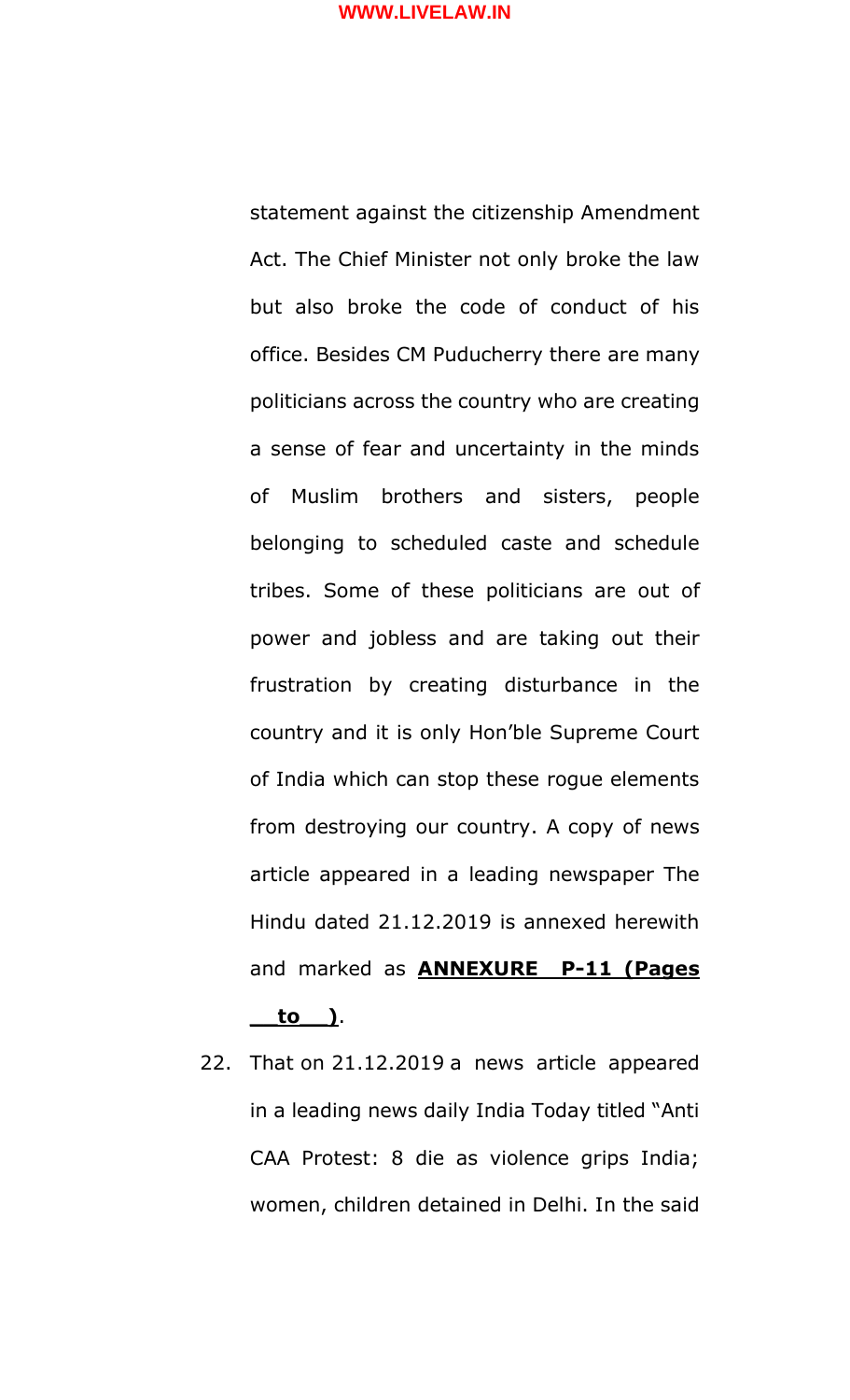article violence across the city of Delhi was reported and it was also mentioned that 8 people have died across the country against the Citizenship Amendment Act. In the said news article reports of violence across India was mentioned. A copy of the news Article dated 21.12.2019 published in India Today is annexed herewith and marked as **ANNEXURE** 

## **P-12 (Pages \_\_to\_\_)**.

23. That on 21.12.2019 a news article published in a leading news daily Japan Today titled "Six dead in deadliest day of Indian Citizenship law protests". In the said article it was mentioned that six people and dozens were injured in protest against Citizenship Amendment Act on Friday itself in India. The said article in detail explained the violence across the country by protestors protesting against Citizenship Amendment Act. A copy of the news Article dated 21.12.2019 published in News Daily Japan Today is annexed herewith and marked

## as **ANNEXURE P-13.**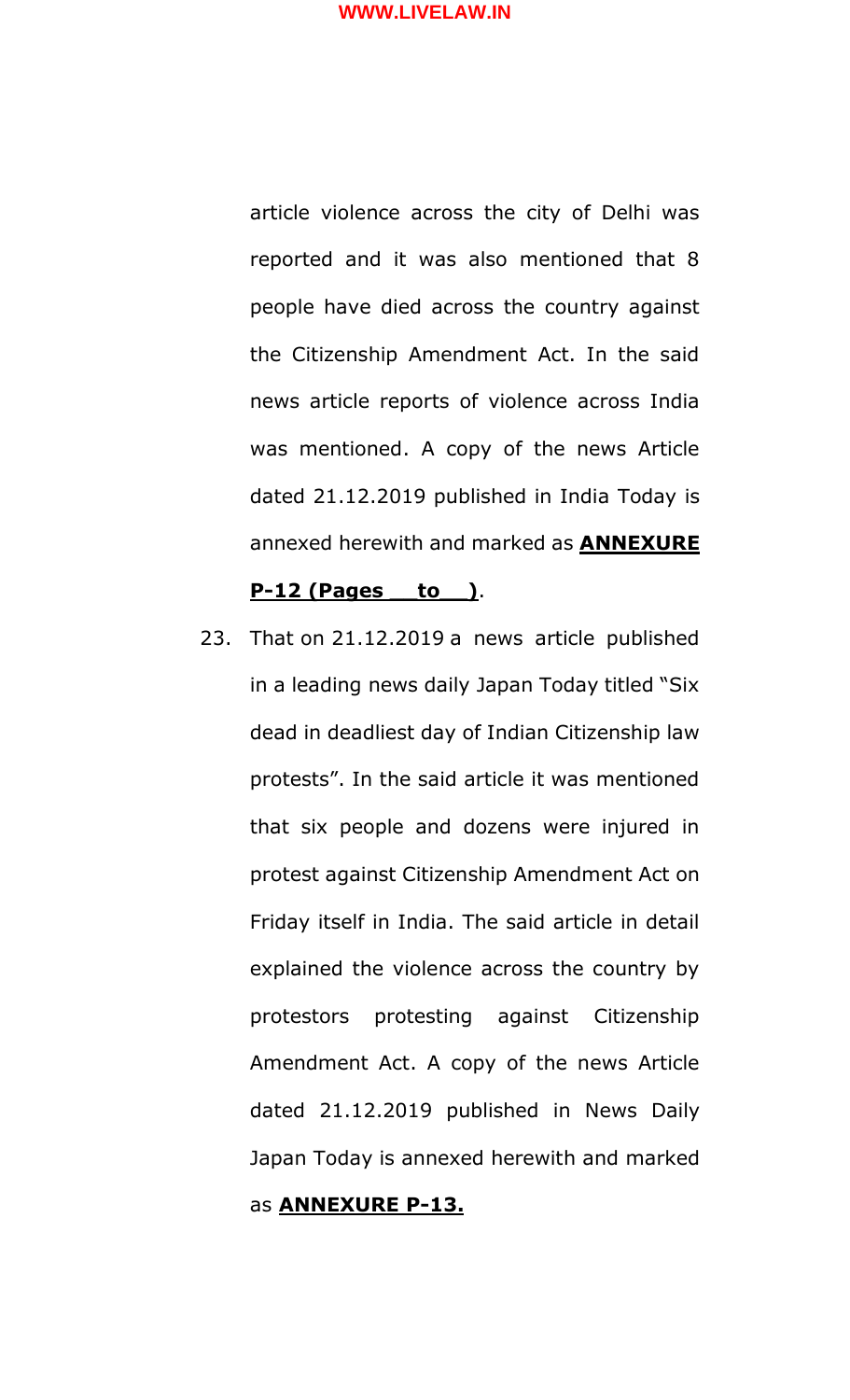24. That on 21.12.2019, a news article appeared in a leading newspaper The Hindu titled "Puducherry Chief Minister slammed for opposing Citizenship Amendment Act". In the said article it was mentioned that the Chief Minister was criticized by the opposition for a statement on Citizenship amendment act. In the said article it was said Chief Minister should prove his humaneness by according reservation to 50,000 migrants scheduled caste people residing in Puducherry without any social security benefits for last 54 years. It was also stated in the article that the CM has violated the oath of office as a result of a statement it is sad that a person of a status of a Chief Minster is openly creating an environment of confusion and rebellion by his statement against the citizenship Amendment Act. The Chief Minister not only broke the law but also broke the code of conduct of his office. Besides CM Puducherry there are many politicians across the country who are creating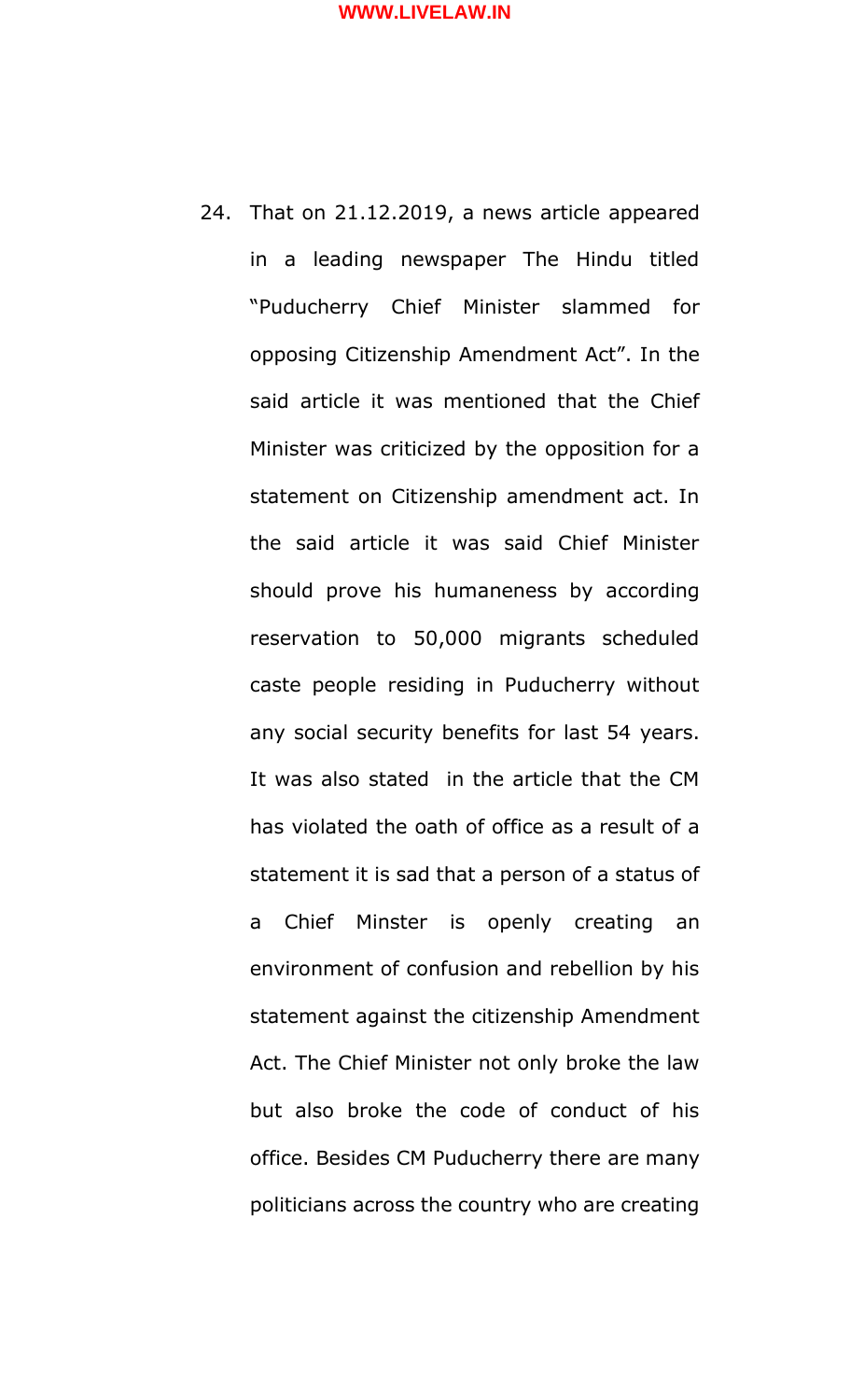a sense of fear and uncertainty in the minds of Muslim brothers and sisters, people belonging to scheduled caste and schedule tribes. Some of these politicians are out of power and jobless and are taking out their frustration by creating disturbance in the country and it is only Hon'ble Supreme Court of India which can stop these rogue elements from destroying our country. A copy of news article appeared in a leading newspaper The Hindu dated 21.12.2019 is annexed herewith and marked as **ANNEXURE P-14**.

25. In all the above mentioned articles, it can be clearly seen that the innocent citizens of this country are being misguided to do violence, damage property and create unrest in the country by the political parties out of power having vendetta against the country as well as against the Central Government of India. The new Citizenship Amendment Act, 2019 clearly and vocally speaks about the minorities of Afghanistan, Pakistan, Bangladesh who are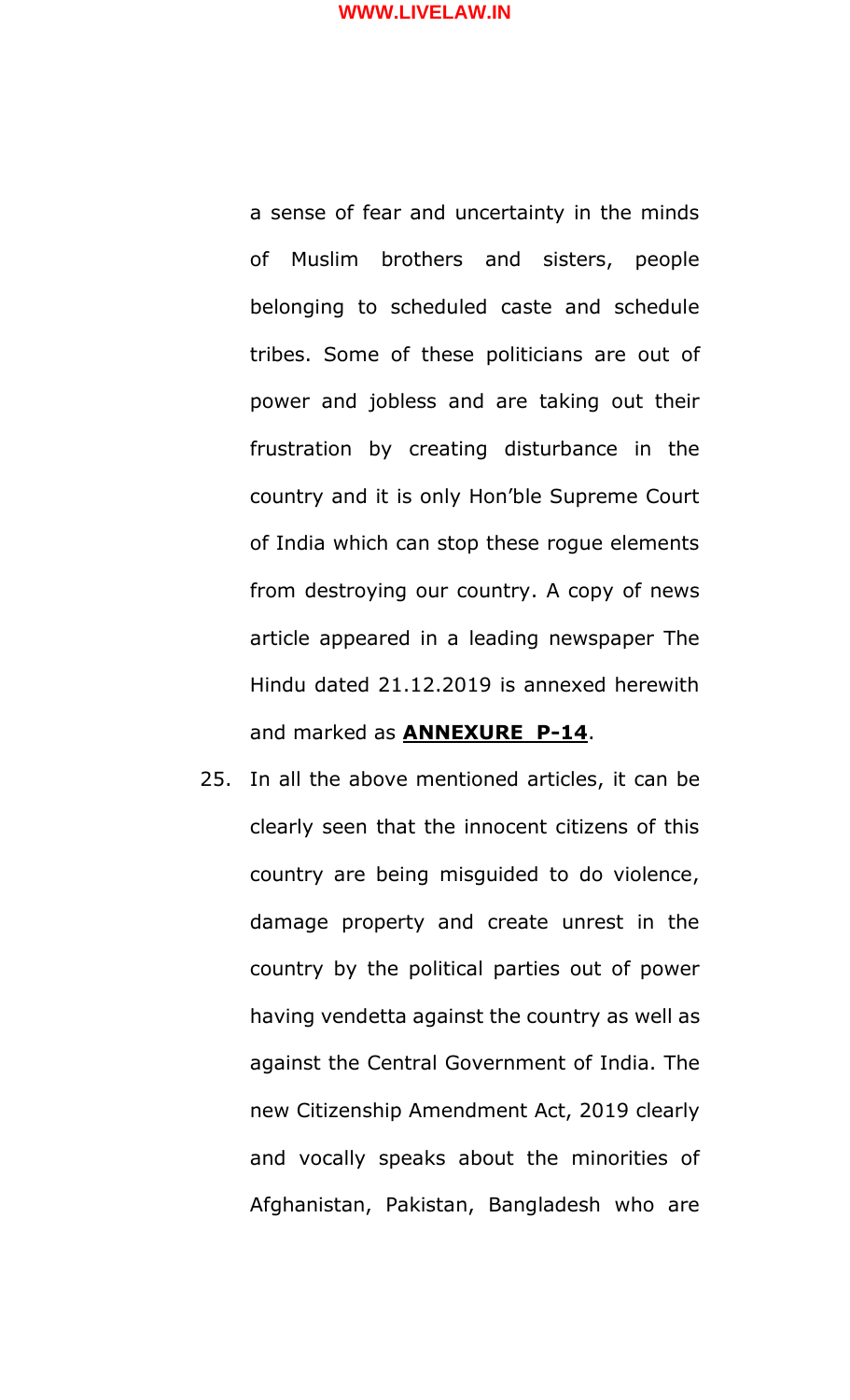being brutalized, killed, converted by the majority community of those countries. The Act gives protection to minorities of these three countries which include Hindus, Sikhs, Buddhist, Jain, Parsi& Christian community. It is the prime duty of our country to save these minority communities of Afghanistan, Pakistan, Bangladesh from being brutalized, killed, converted, raped by the majority community of these countries. With an aim to save the above mentioned innocent minorities, the citizenship amendment Act has been passed.

26. That it is difficult to understand as to how the Muslim community of our country India shall be affected negatively by way of this amendment. There is a continuous conspiracy by few political parties to create unrest in the country by putting fear in the minds of Muslim brothers and sisters of India that they shall be thrown out from the country by the Government using new Citizenship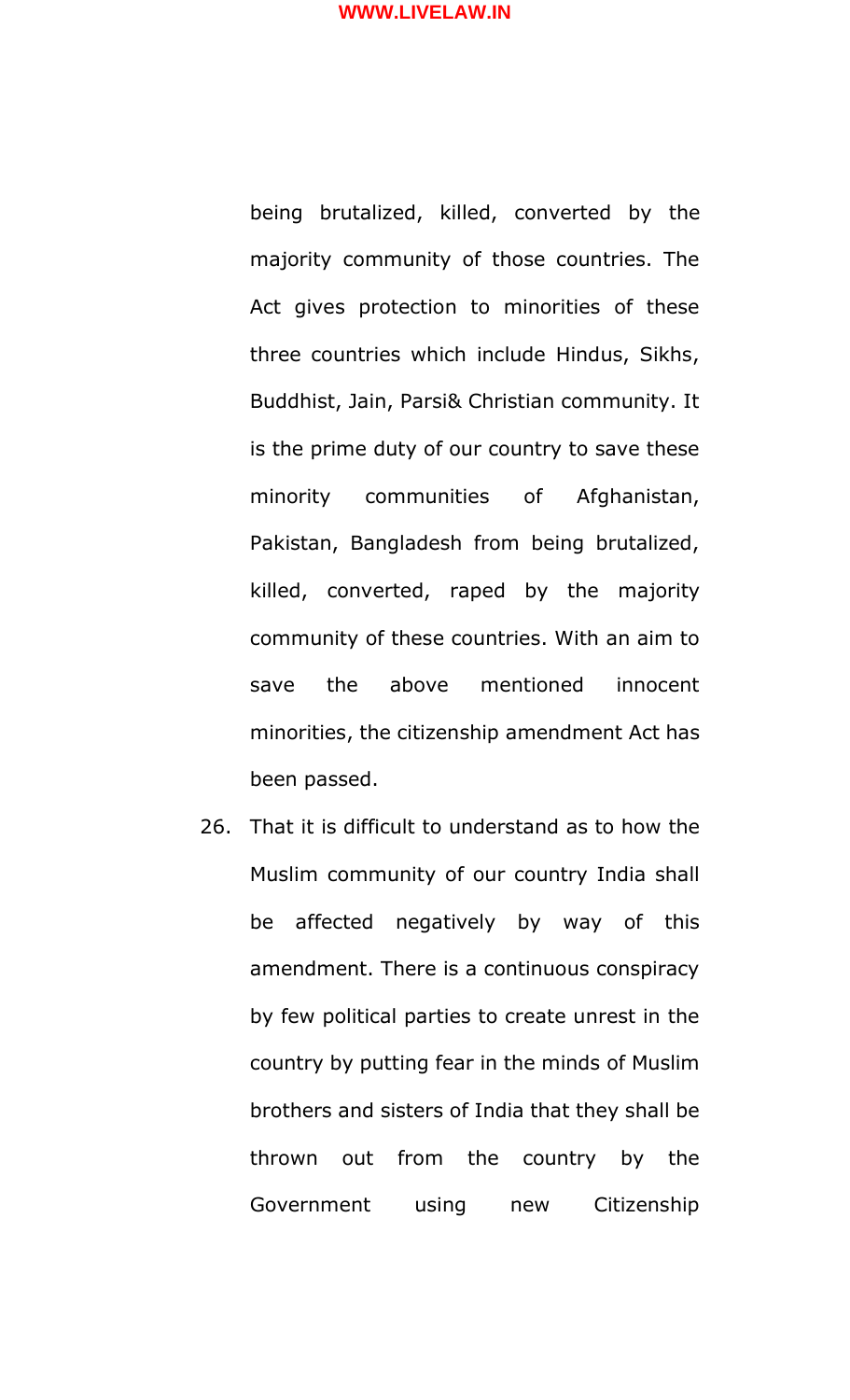Amendment Act. The false rumors and fear has resulted in serious violence, deaths of innocent people, destruction of public property, loss of business and has brought ignominy to our country which is only because of wrong interpretation of new Citizenship Amendment Act.

27. It is stated that till now the false rumors and fear caused by the vendetta politics has resulted into the loss of more than 50 lives, destruction of property worth hundreds of crores across the country and if not stopped full blown civil war and communal riots will happen in the country and thousands of life shall be lost in the process and irreparable loss will happen to the economy and image of this country. Hence the Present Writ Petition.

Therefore, at this stage the interference of this Hon'ble Court is necessary in the interest of general Public. Hence the present Writ Petition for kind consideration of this Hon'ble Court on the following amongst other: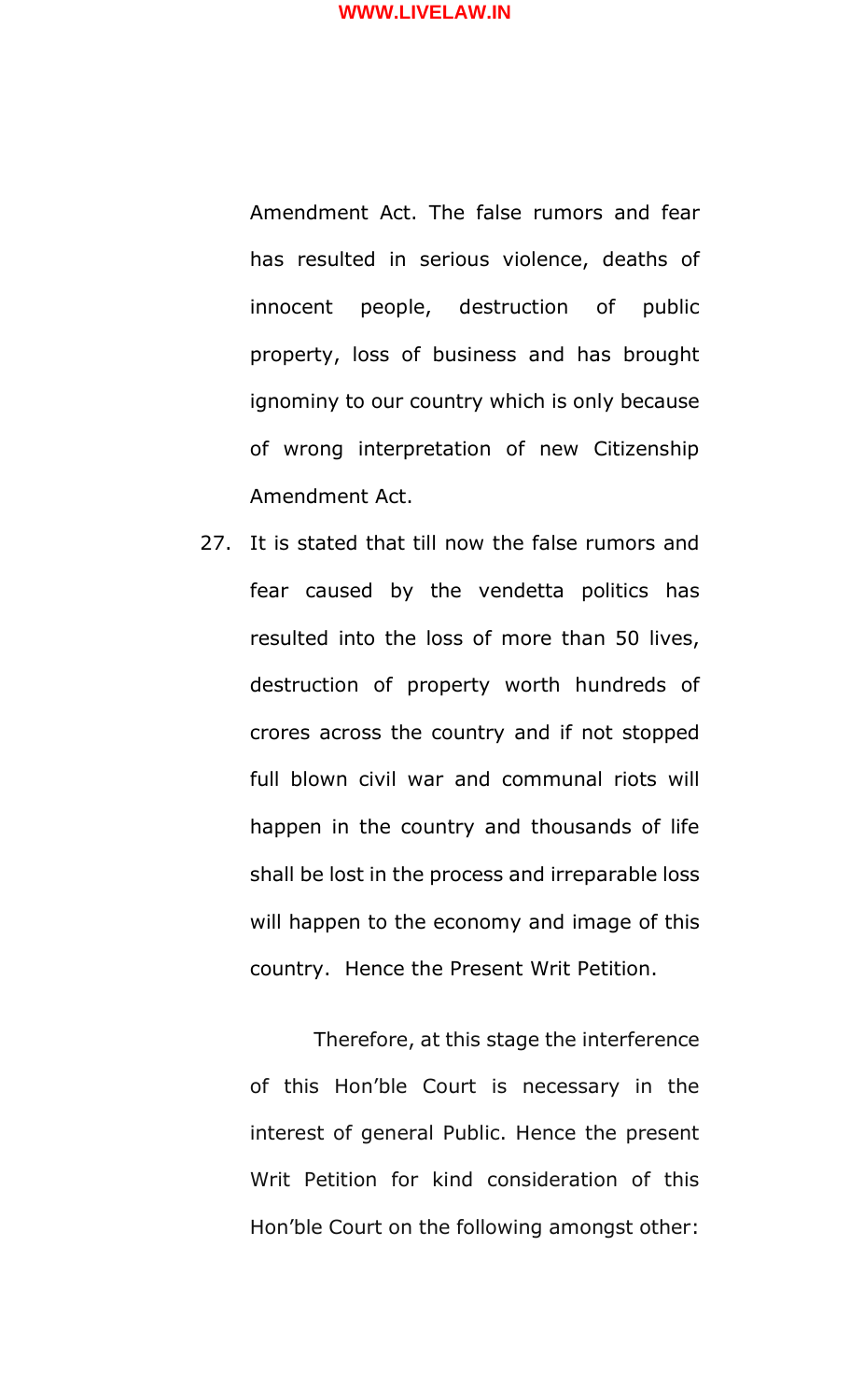## **GROUNDS**

- A. Because in all the above mentioned articles, it can be clearly seen that the innocent citizens of this country are being misguided to do violence, damage property and create unrest in the country by the political parties out of power having vendetta against the country as well as against the Central Government of India.
- B. Because the new Citizenship Amendment Act, 2019 clearly and vocally speaks about the minorities of Afghanistan, Pakistan, Bangladesh who are being brutalized, killed, converted by the majority community of those countries. The Act gives protection to minorities of these three countries which include Hindus, Sikhs, Buddhist, Jain, Parsi & Christian community.
- C. Because it is the prime duty of our country to save these minority communities of Afghanistan, Pakistan, Bangladesh from being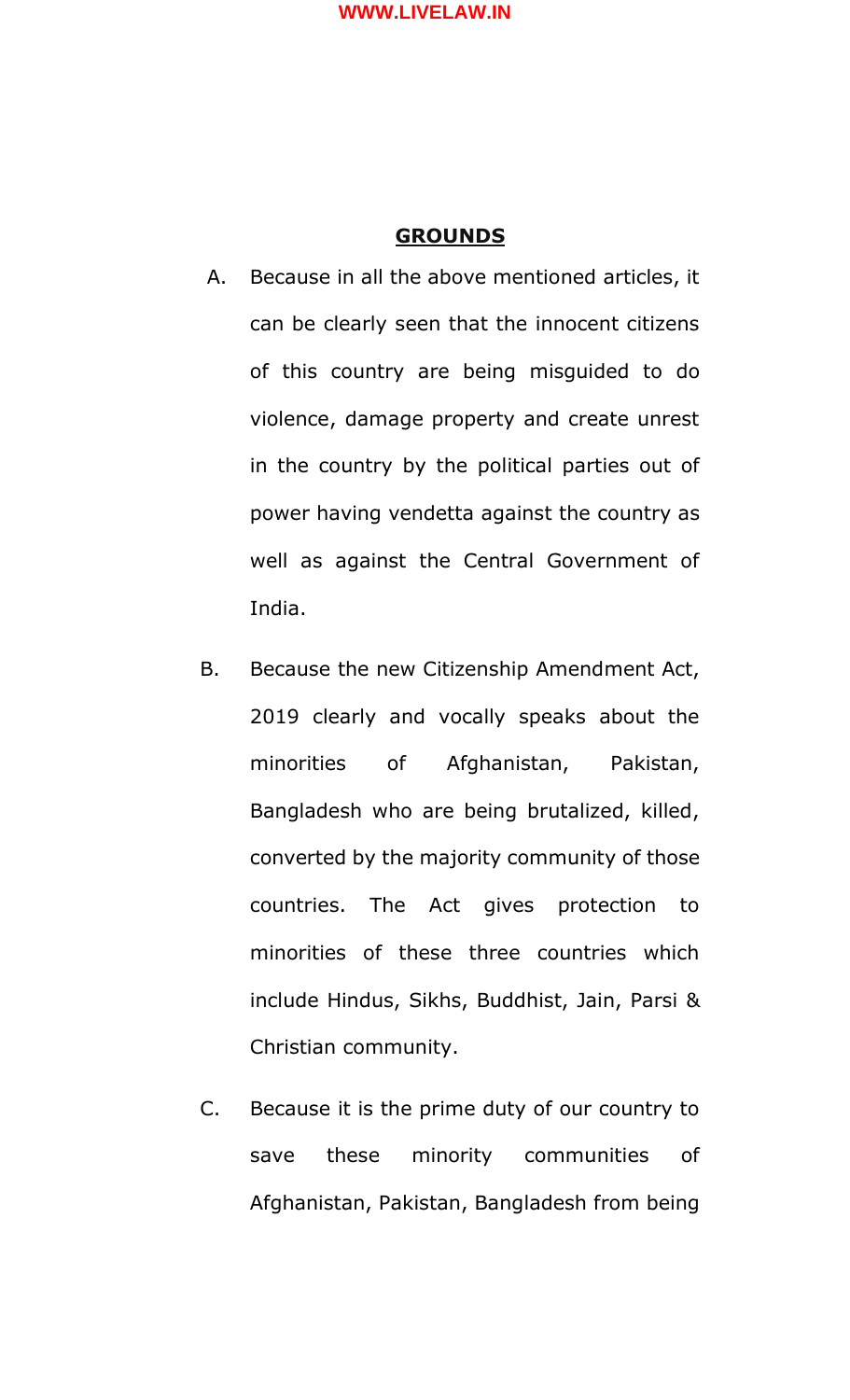brutalized, killed, converted, raped by the majority community of these countries. With an aim to save the above mentioned innocent minorities, the citizenship amendment Act has been passed.

- D. Because it is difficult to understand as to how the Muslim community of our country India shall be effected negatively by way of this amendment. There is a continuous conspiracy by few political parties to create unrest in the country by putting fear in the minds of Muslim brothers and sisters of India that they shall be thrown out from the country by the Government using new Citizenship Amendment Act.
- E. Because the false rumors and fear has resulted in serious violence, deaths of innocent people, destruction of public property, loss of business and has brought ignominy to our country which is only because of wrong interpretation of new Citizenship Amendment Act.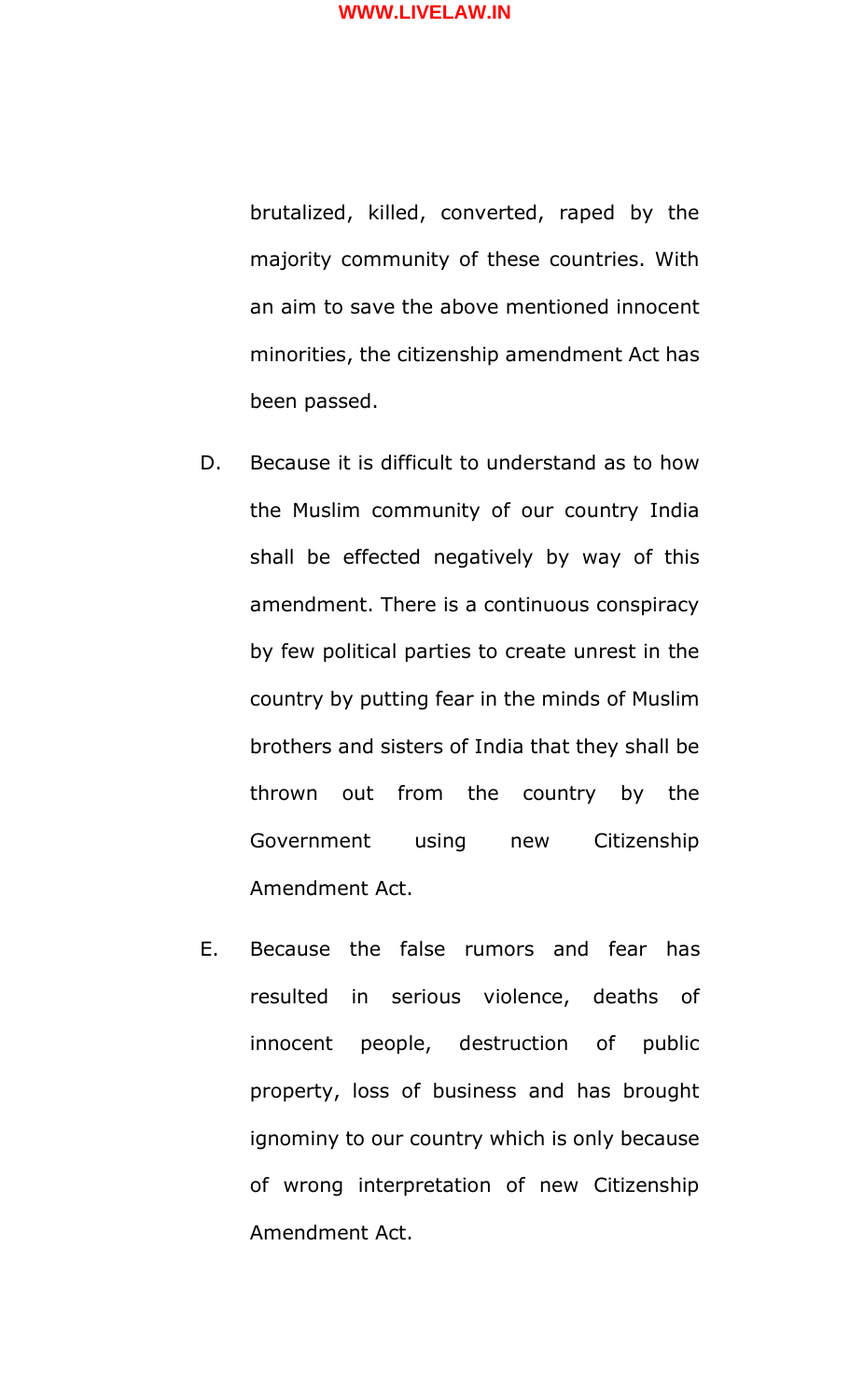- F. Because till now the false rumors and fear caused by the vendetta politics has resulted into the loss of more than 50 lives, destruction of property worth hundreds of crores across the country and if not stopped full blown civil war and communal riots will happen in the country and thousands of life shall be lost in the process and irreparable loss will happen to the economy and image of this country.
- G. Because the new Citizenship Amendment Act, 2019 saves the persecuted minorities of Hindus, Sikhs, Parsi, Jain, Buddhists, Christians as these minorities are being continuously brutalized, harassed, humiliated, killed by Muslim majority population of Bangladesh, Pakistan & Afghanistan. An act brought to save innocent minorities in no way can be termed as unconstitutional and implementation of the said Act with force across the country is the need of hour.
- H. Because the minorities covered in new Citizenship Amendment Act, 2019 have no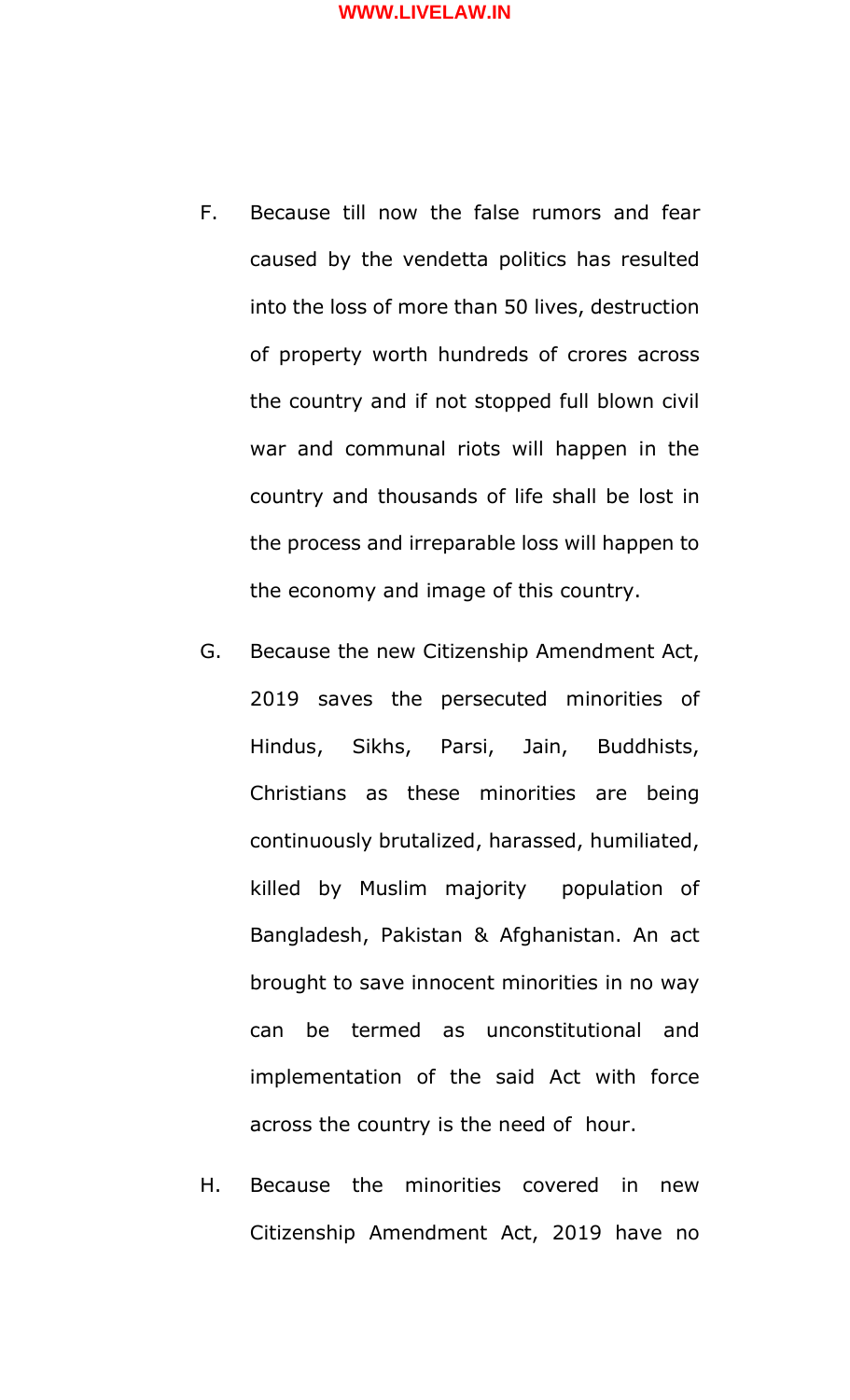other place whatsoever, to go so as to save themselves from rapes, brutalization, harassment, humiliation, illegal and forced marriages, forth conversion into Islam.

- I. Because the Anti-India stand takers want Muslim Community to be added in the said act which is surprising as it is from the majority of Muslim Community of Pakistan, Bangladesh and Afghanistan these minorities are being saved and bringing Muslims from Pakistan, Bangladesh and Afghanistan will add to more chaos and destruction in our country.
- J. Because the Petitioner is filing the present Public Interest Litigation as a concerned citizen over the loss of precious lives and damage to the public property across the country especially in cities of Delhi, Ahmedabad and states of Uttar Pradesh, Madhya Pradesh, Haryana, Rajasthan, Gujarat, Assam and other parts of our country.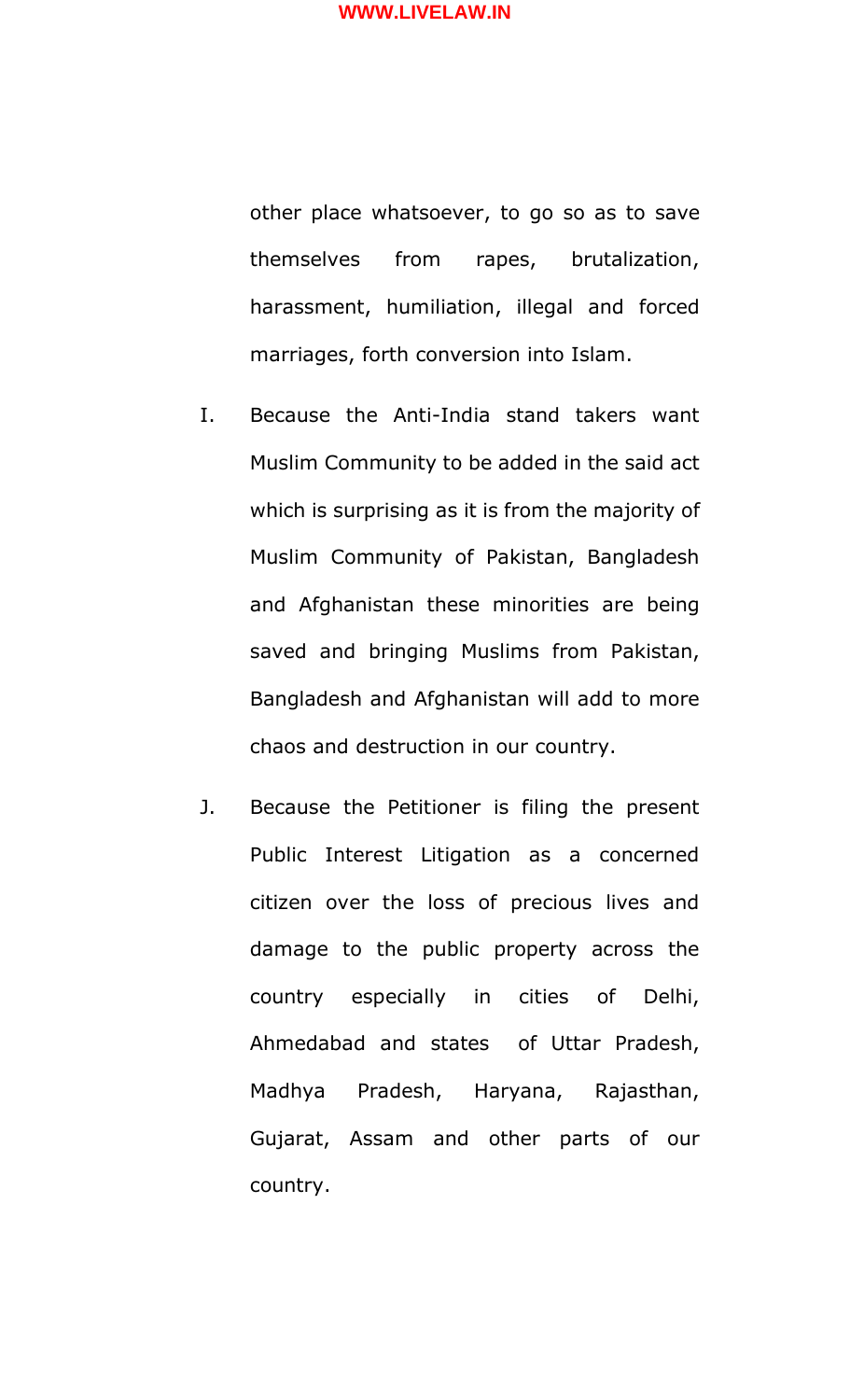- K. Because the Citizenship Amendment Bill was passed by both the houses of Parliament in the month of December, 2019 dated 10.12.2019 and 11.12.2019 respectively and was also approved by the President of India and the same is legal and constitutional.
- L. Because it is only the Hon'ble Supreme Court of India which can clarify the confusion and fear which is being created by the Anti-India Political Parties as the citizens of this country value the orders, views, judgments passed by this Hon'ble Court and intervention in the present issue is must seeing the volatile circumstances present in the country today.
- M. Because this Hon'ble Supreme Court of India has already issued notice in the petitions where the Citizenship Amendment Act is being called unconstitutional, thus petition seeking direction for Citizenship Amendment Act to be declared as constitutional is must to be heard and taken cognizance of by this Hon'ble Court in the interest of justice.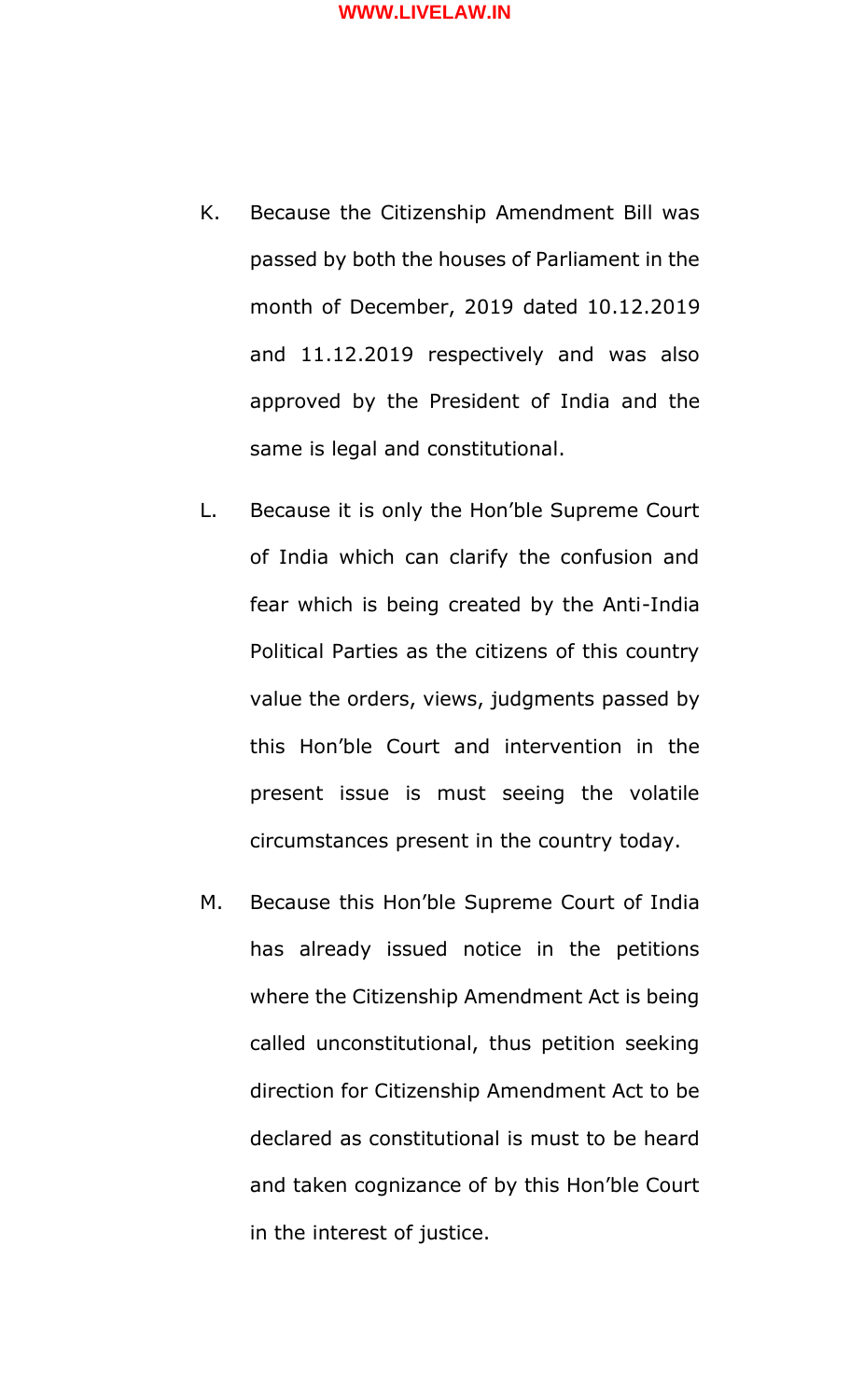- N. Because after the enactment for the said bill was introduced the political persons belonging to various out of power political parties across India started misguiding and spreading false rumors and hereby creating a sense of terror and concern in the minds of community belonging to Muslim people across the country.
- O. Because the political persons belonging to various out of power political parties have hatched a conspiracy against the government who has passed an Act named Citizenship Amendment Act, 2019 concerning the minorities in countries like Afghanistan, Bangladesh, Pakistan.
- P. Because the political persons with a vendetta against the government and its progressive approach have created an environment of hatred, fear, violence in various parts of the country for their vested political interest as a result of which around 50 precious lives have been lost in various parts of the country and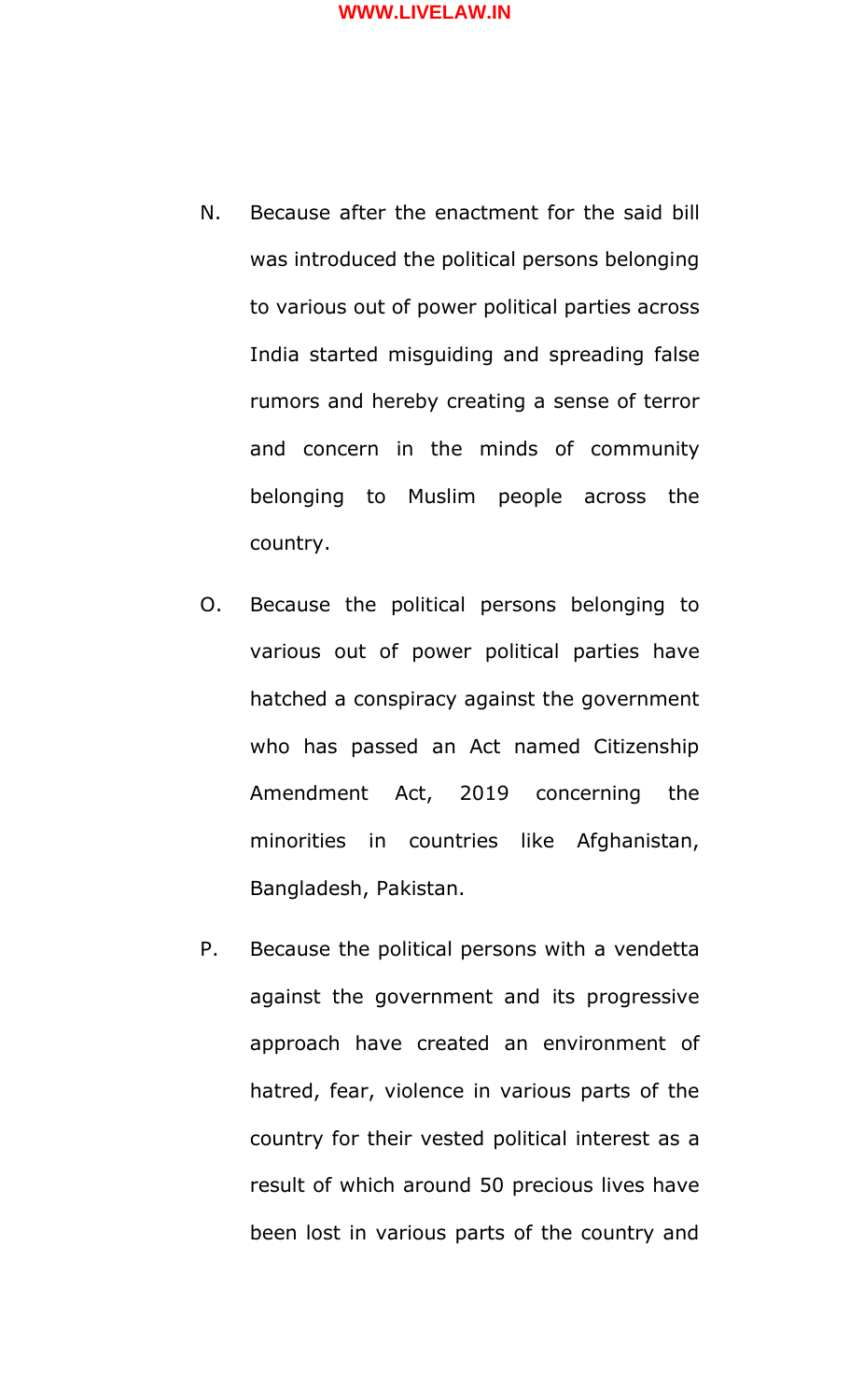public property worth hundreds of crores has been destroyed. The negative environment of fear and violence has resulted not only in the loss of lives, damage to public property but also has caused huge economic loss across the country and has also bought a bad name to our country.

Q. Because on 12.12.2019, the Government of India introduced an amendment to the Citizenship Act, 1955 by way of an amendment on 12.12.2019 and soon after the Act was passed various political parties which are against the Central Government after hatching a conspiracy started creating an environment of fear, uncertainty, violence, hatred across the country. The Political parties against the Central Government have spread false rumors across the country regarding the Muslim brothers and sisters of our country that they will be thrown out from the country hereby creating an environment of fear and restlessness as a result of which violence has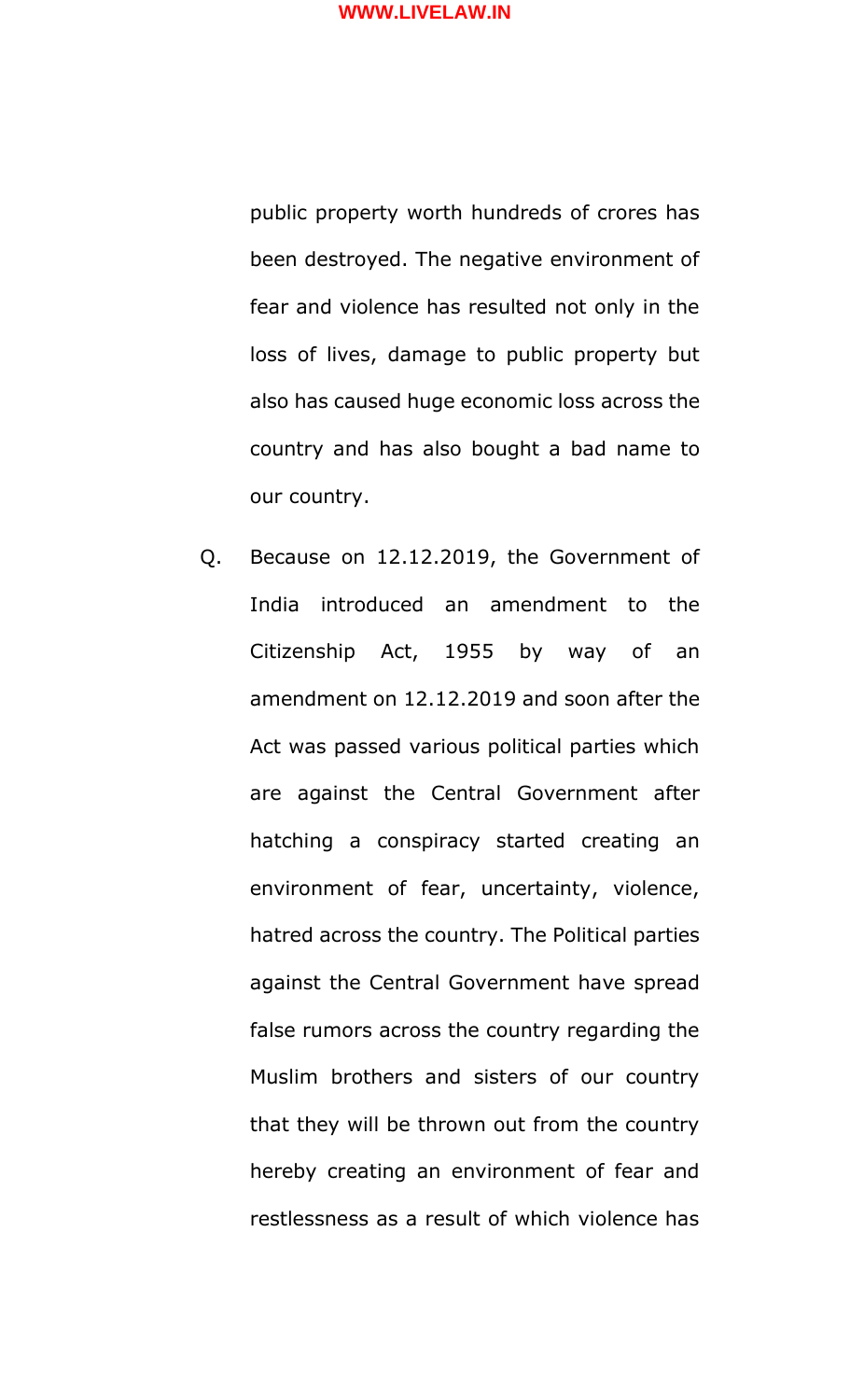spread across the country in which more than 50 people have lost their lives and property worth hundreds of crores has been damaged and business worth thousand crores has taken a hit in the various parts of country in past few days.

- R. Because the incidents of false rumors and fear was spread first from the city of Delhi where the ruling party of Delhi through its MLAs created an environment of fear, false rumors, violence in various parts of city of Delhi. The other political party leaders having vendetta against the Central Government provoked the students of Jamia Millia Islamia University to create disturbance in the city of Delhi as a result of which parts of South Delhi including Jamia Nagar, New Friends Colony, Okhla and other parts of South East Delhi were disturbed because of full blown fight between police and students.
- S. Because be it abusing the Hon'ble Supreme Court Judges after Yakub Memon's hanging or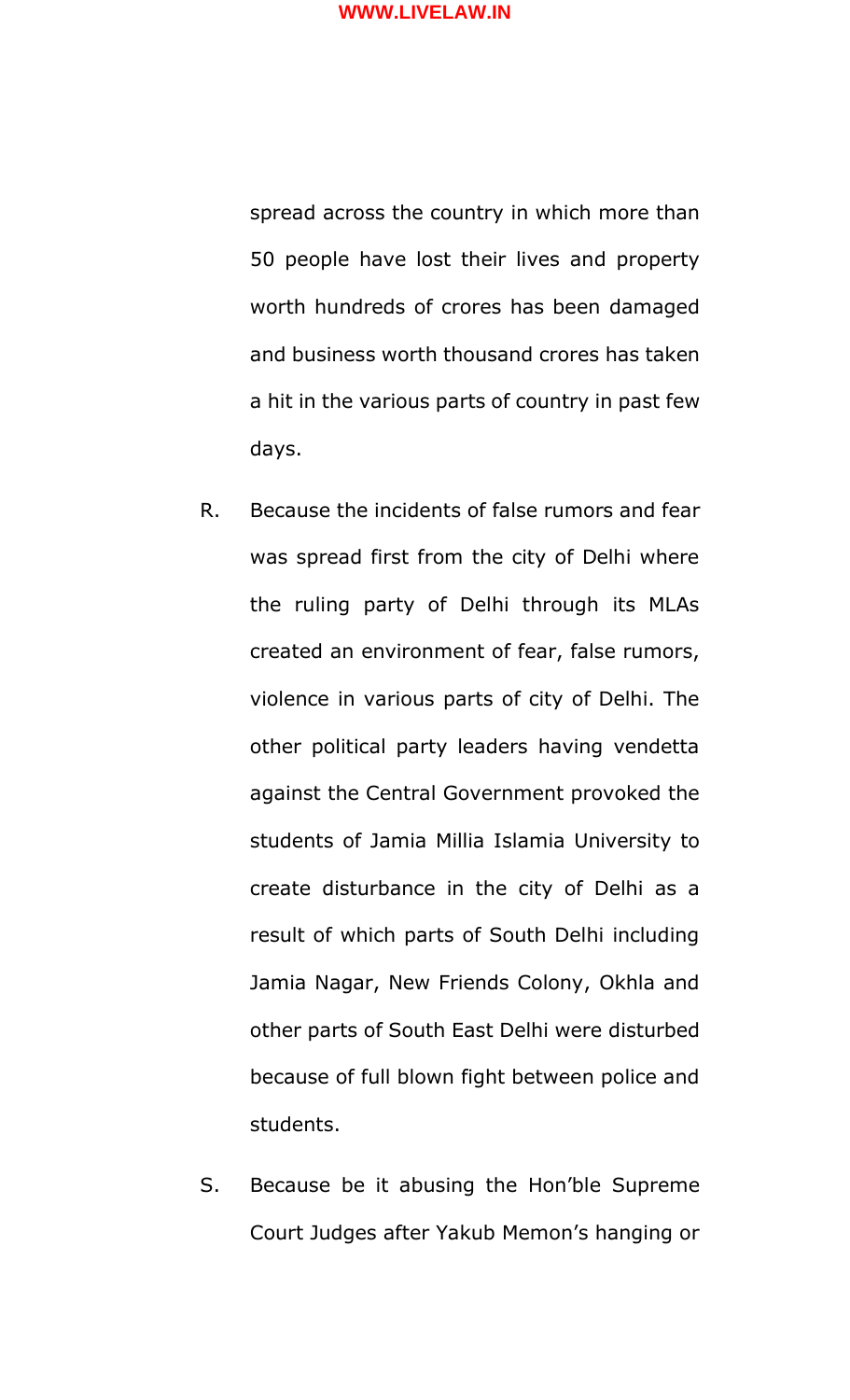hanging of Afzal Guru by part of the students of Jamia Millia Islamia University and Jawahar Lal Nehru University to full blown fight with police after Citizenship Amendment Act was passed, Anti-India stand has become fashion of many students belonging to these institutions who otherwise are famous for the achievement of their legendry students. The students of Jamia Millia Islamia University were provoked to an extent by various political parties that the city of Delhi came to an halt for two days after a full blown fight happened between the students and police officials in which lot of students and police officials were injured and property worth crores was destroyed in the violence. It is must that such Anti-India activities which promote violence, hatred, destruction of properties, loss of precious lives needs to be immediately restricted and checked by the intervention of this Hon'ble Court.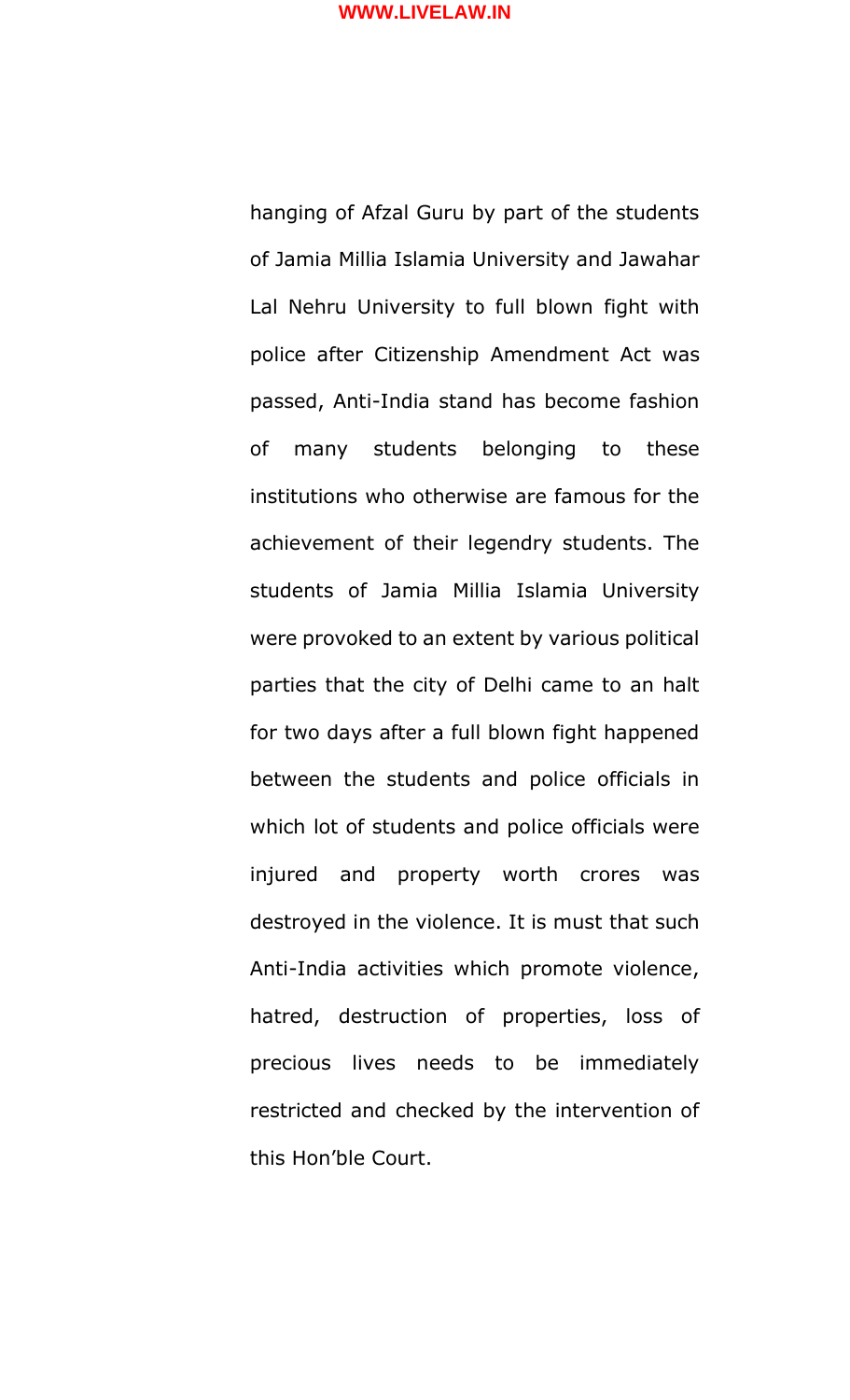T. Because the vendetta against the country and Central Government has not stopped till the limits of Delhi but various political parties who are not in power and are jobless have started a full blown violent situation in various parts of the country including states like Assam, Haryana, Maharashtra, Telangana, Uttar Pradesh, Delhi and other parts of the country. The Act of violence has been provoked by various out of power political parties across the country just for their vested interest to destabilize the stable government and peace and harmony of our country. The vested interest of out of power political parties has been blinded them to such an extent that the innocent citizens of our country are being provoked to adopt violence and destroy peace and harmony of our country. The minority community of Muslim brothers and sisters are being misguided to do violence against the state by creating a fear in their minds that they shall be thrown out of the country by the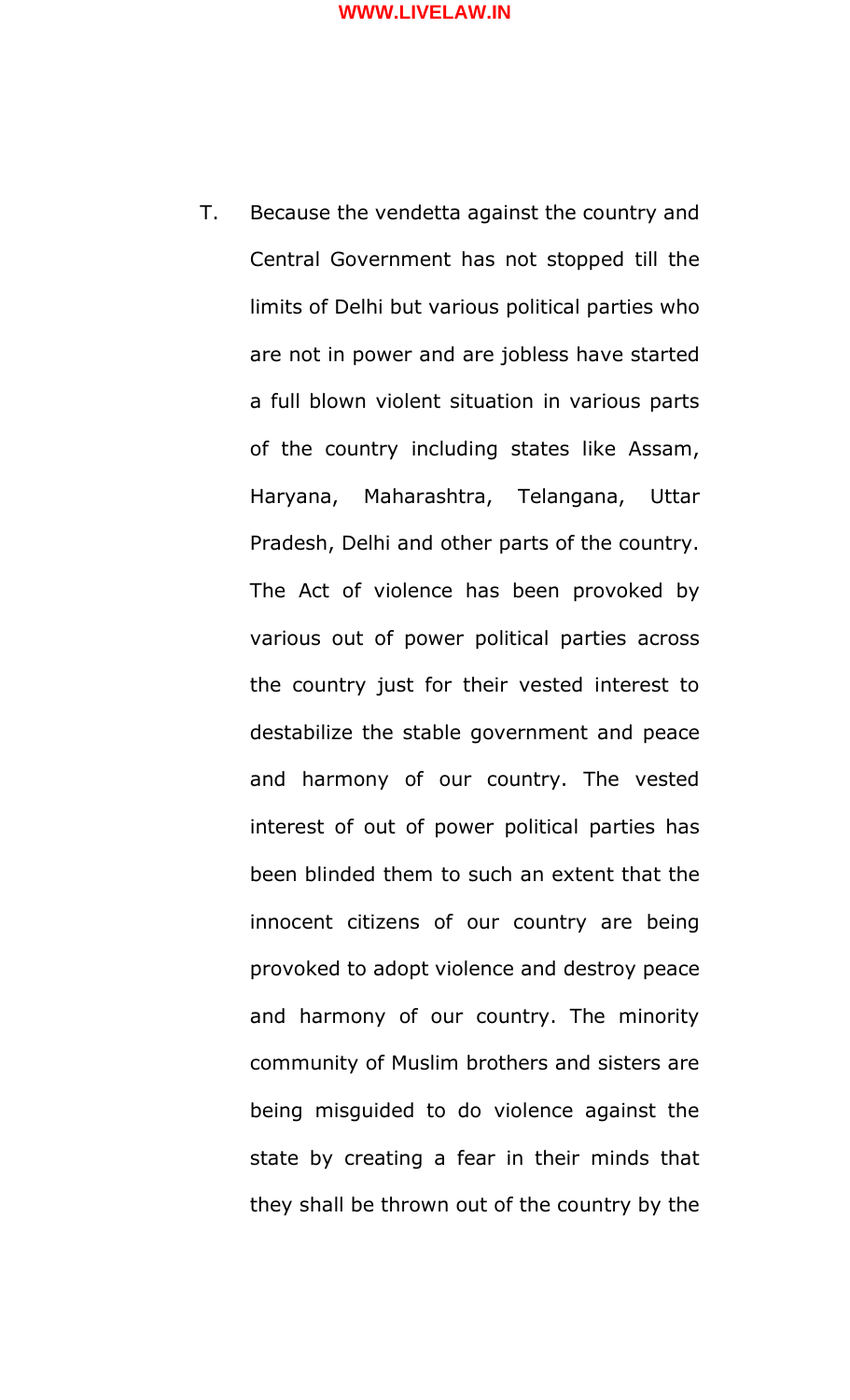Central Government using the Citizenship Amendment Act, 2019.

U. Because the matter of fact is that the Citizenship Amendment Act, 2019 has nothing to do with the Muslim brothers and sisters of our country who are born here or have become citizens of this country by legal means. The Citizenship Amendment Act, 2019 concerns the minority persons like Hindus, Sikhs, Jain, Buddhists, Parsi or Christian community belonging to the countries of Afghanistan, Bangladesh, Pakistan. The Citizenship Amendment Act, 2019 has been passed with an aim to help and secure the lives of abovementioned minorities in countries like Pakistan, Bangladesh, Afghanistan as in those countries Muslims are in majority and the minorities are being killed, raped, troubled, converted to Islam in these Muslim dominated countries. The aim of Central Government to pass the present amendment in Citizenship Act, 2019 is to help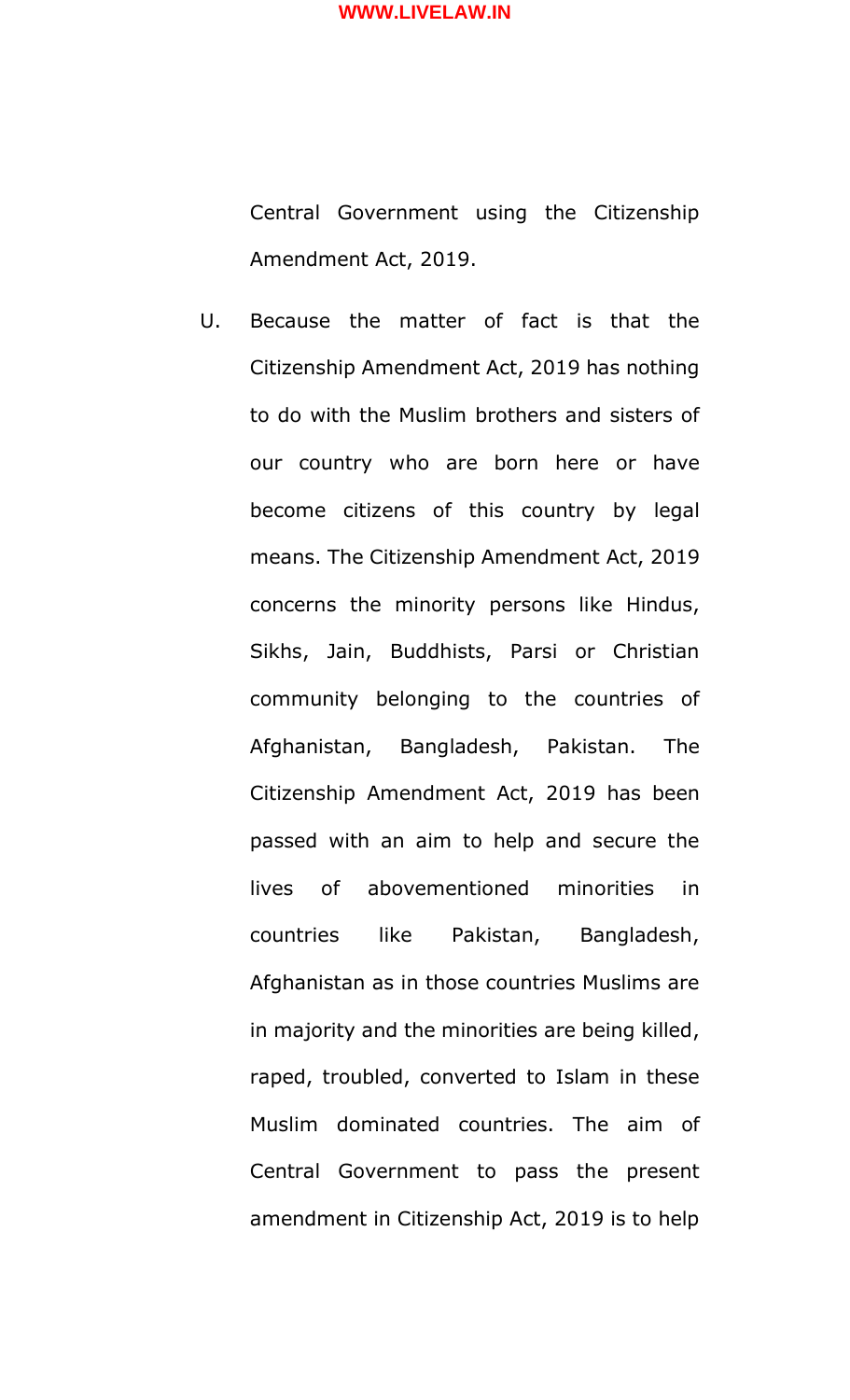the minorities which are being brutalized in Afghanistan, Bangladesh, Pakistan. The present Citizenship Amendment Act, 2019 has nothing to do with the Muslim citizens of India but the out of power political parties are creating and spreading false news, rumors regarding the Citizenship Amendment Act, 2019 to such an extent that in the past few days various parts of our country have witnessed violence and destruction to such an extent that more than 50 lives have been lost and property worth hundreds of crores has been destroyed and if not stopped the whole country will burn due to civil war which will happen as a result of vendetta politics and misguidance.

V. Because the clarification regarding the constitutionality of the new Citizenship Amendment Act, 2019 needs to be informed specifically to the general public of our country so that the Anti-India campaigners do not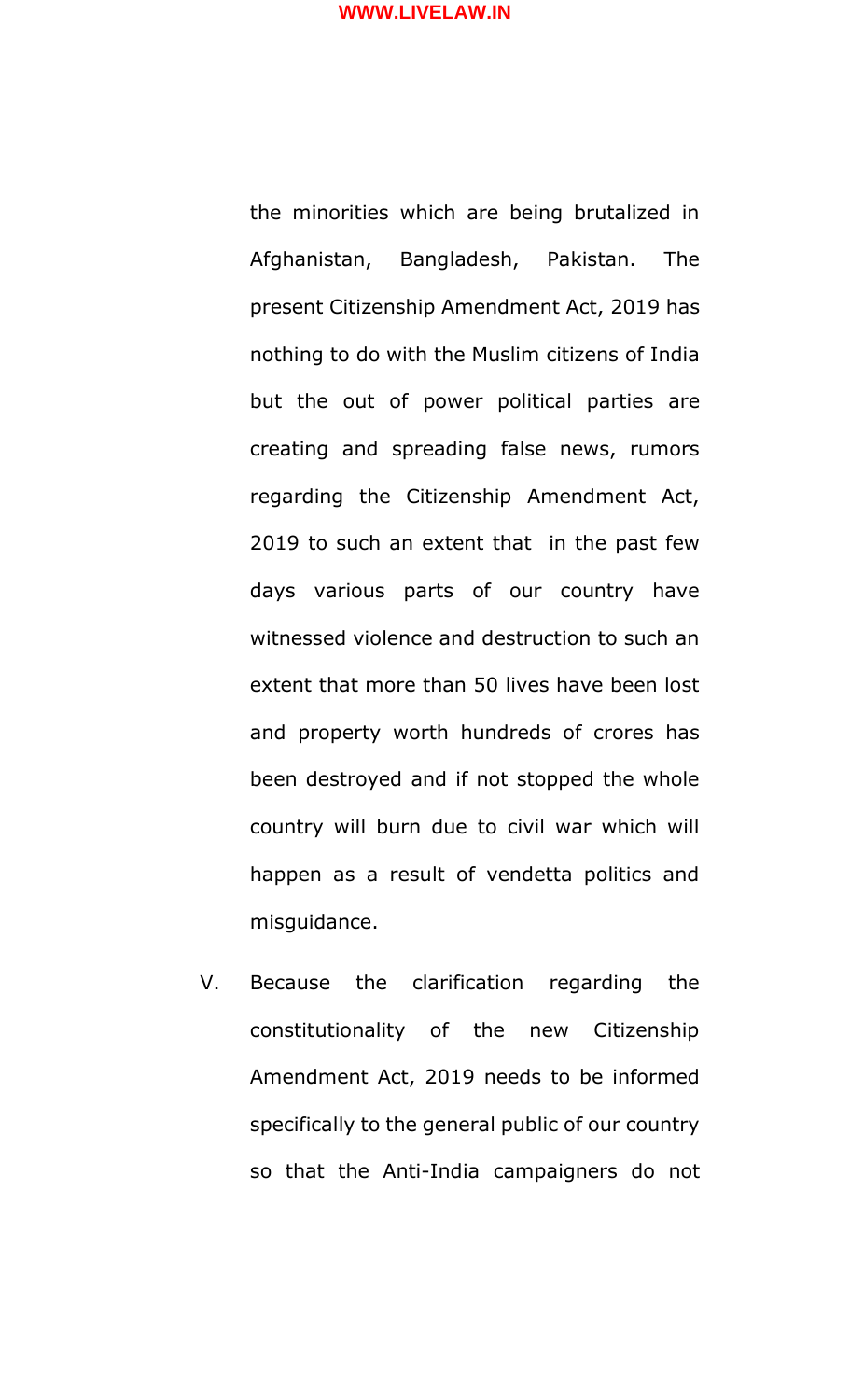succeed in burning our country and destroying the peace of our country.

- W. Because it is only the Supreme Copurt of India which can help in clarification of the present situation and it is only the Apex Court of our nation which will be heard by the confused citizens of this country who are being misguided and are being scared by the Anti-India campaigners who have connived with the out of power political parties to destroy peace and harmony of this country.
	- 28. That the Petitioner has not filed any similar petition before any High Court or this Hon'ble Court for the same relief except the present Writ Petition.

#### **PRAYER**

In the facts and cir*cumstances of the case it is therefore most respectfully prayed that this Hon'ble court may be pleased to:-*

*a)* Issue an appropriate writ or order declaring the Citizenship Amendment Act No.47 of 2019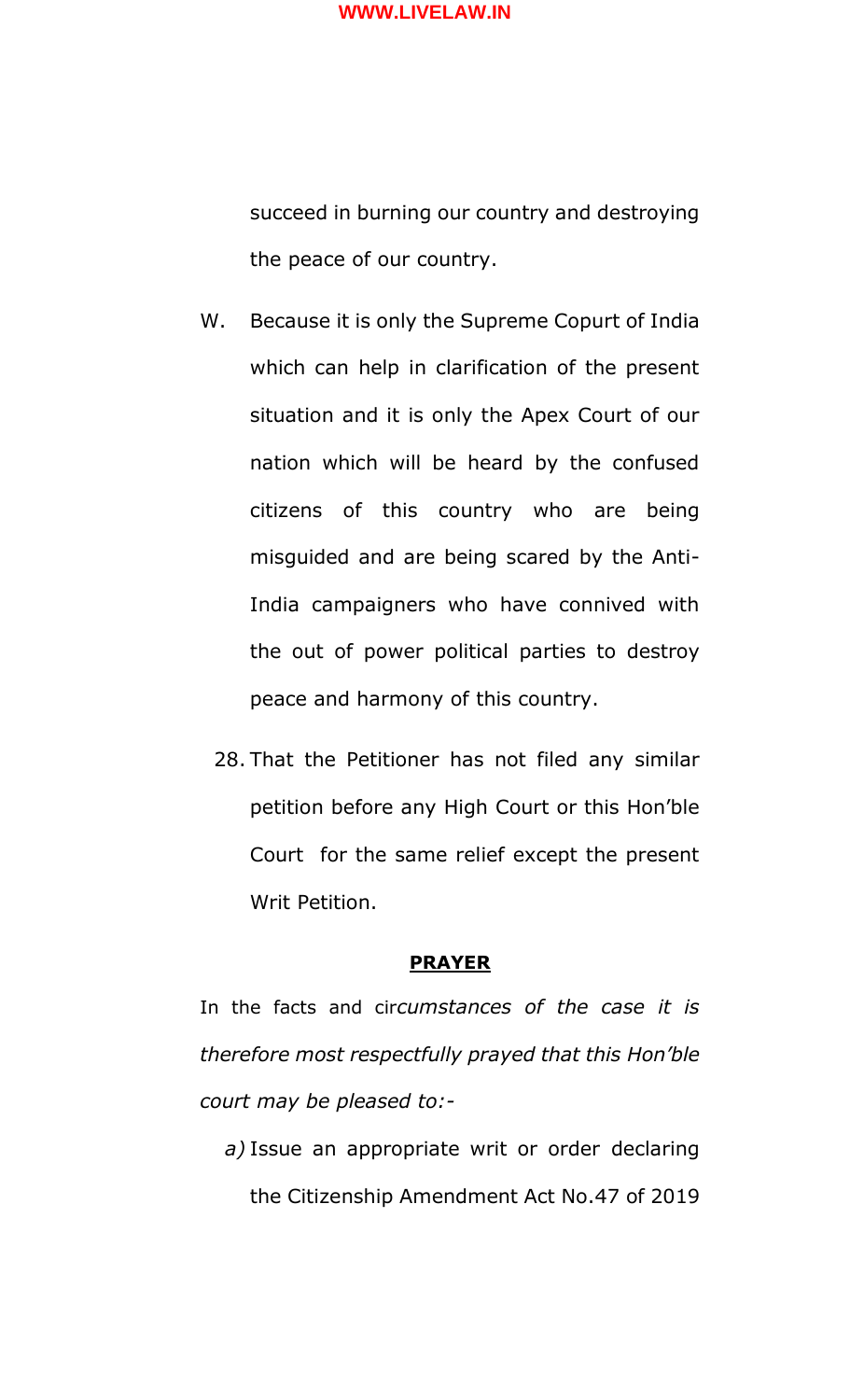as constitutional in accordance to Constitution of India;

- *b)* Issue an appropriate writ or order or direction directing the Respondent No.1 to Respondent No.\_\_ to implement the Citizenship Amendment Act no. 47 of 2019 in their respective states aggressively;
- *c) Issue an appropriate writ or order or direction directing the Respondent No.1 to publicize extensively through newspapers, electronic media and other means of advertisement regarding the Citizenship Amendment Act, 2019 and clarify that it is not against the spirit of constitution of India and in no sense against any citizen of India;*
- *d)* Issue an appropriate writ or order directing the Respondent Election Commission of India to identify and take strict action against the political parties spreading false rumors and violence in the country;
- e) *Issue an appropriate writ or order directing the Respondent Ministry of Information &*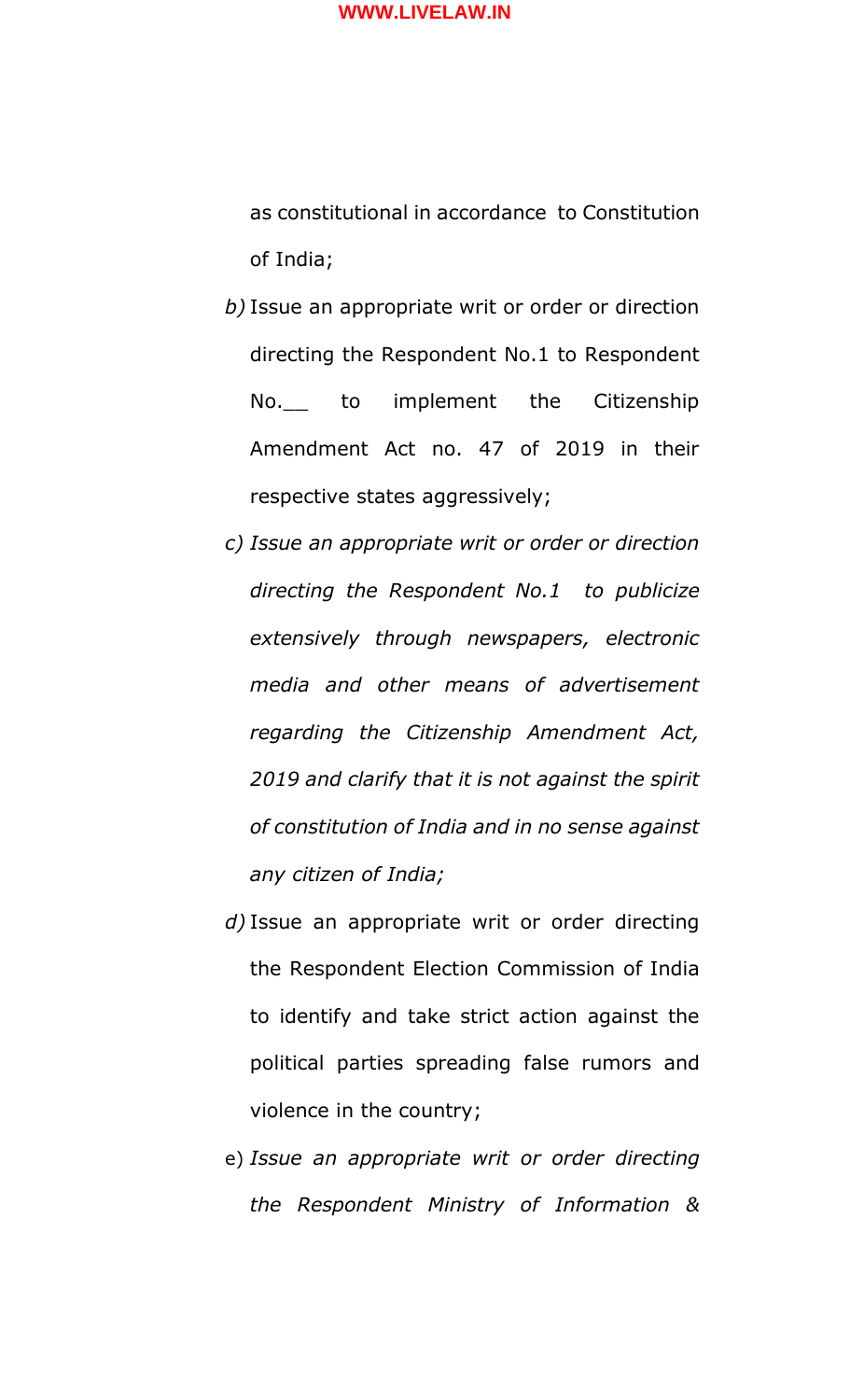*Broadcasting to take strict legal action against those newspaper and media houses who are spreading false information and rumors;*

- *f) Issue an appropriate writ or order directing the Respondents to publicize extensively with a wide reach by way of hoardings and free booklets in Hindi, English and Regional Languages to make the public understand that Citizenship Amendment Act is* relevant only for Hindu, Sikh, Jain, Buddhist, Parsi and Christian foreigners, who have migrated from Pakistan, Bangladesh, and Afghanistan into India up to 31.12.2014, on account of persecution faced by them due to their religion;
- *g)* Issue an appropriate writ or order directing the Respondents to take stern legal action against those disturbing the peace and harmony;
- h) *Pass any such other further order or orders as this Hon'ble Cou*rt may deem fit and proper in the circumstances of the case;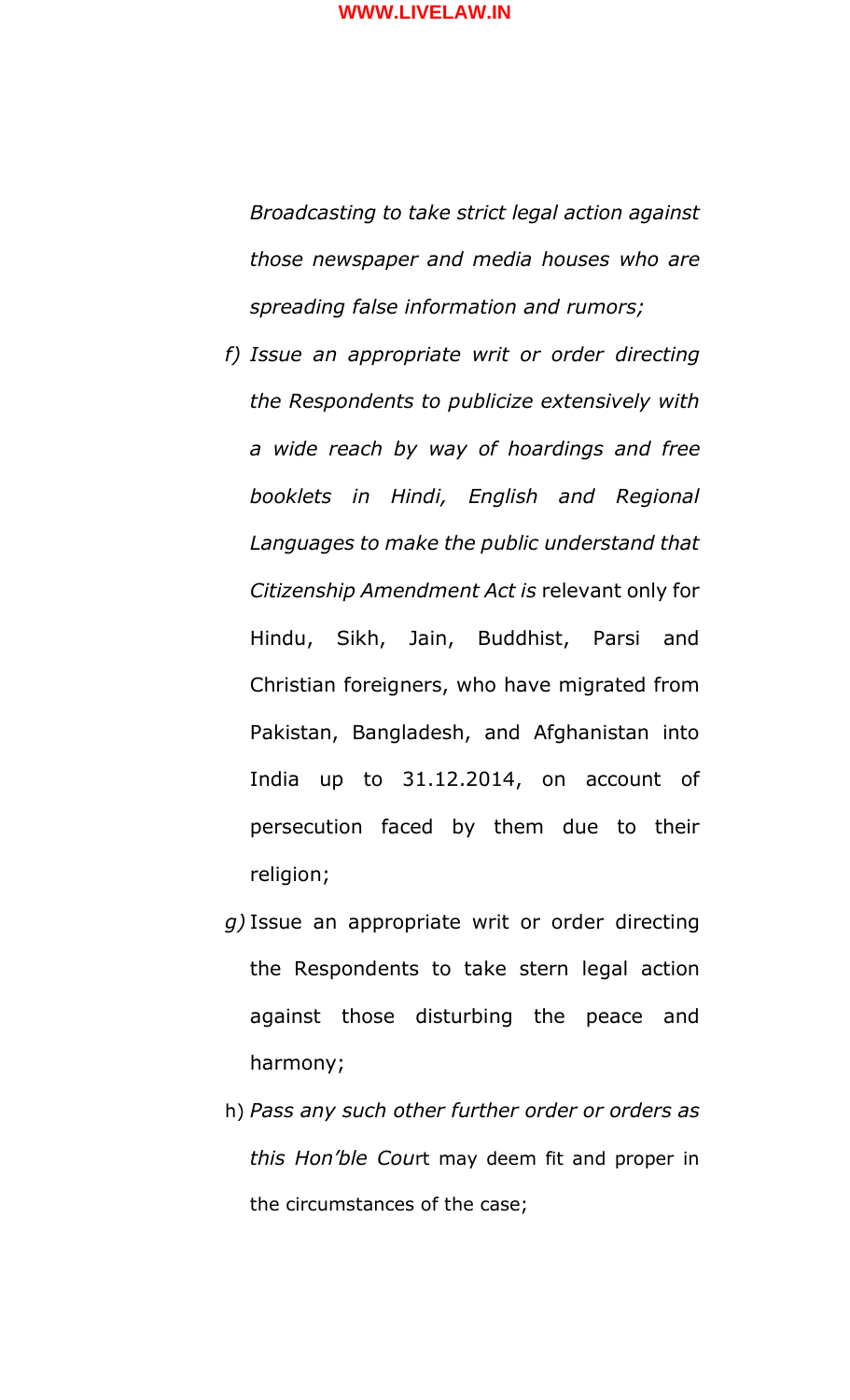

## And

# FOR THIS ACT OF KINDNESS THE PETITIONER AS

## IN DUTY BOUND SHALL EVER PRAY.

DRAWN BY: VINEET DHANDA ADVOCATE

Filed by

Drawn on:

Filed on:

[DR. J.P.DHANDA] Advocate for the petitioner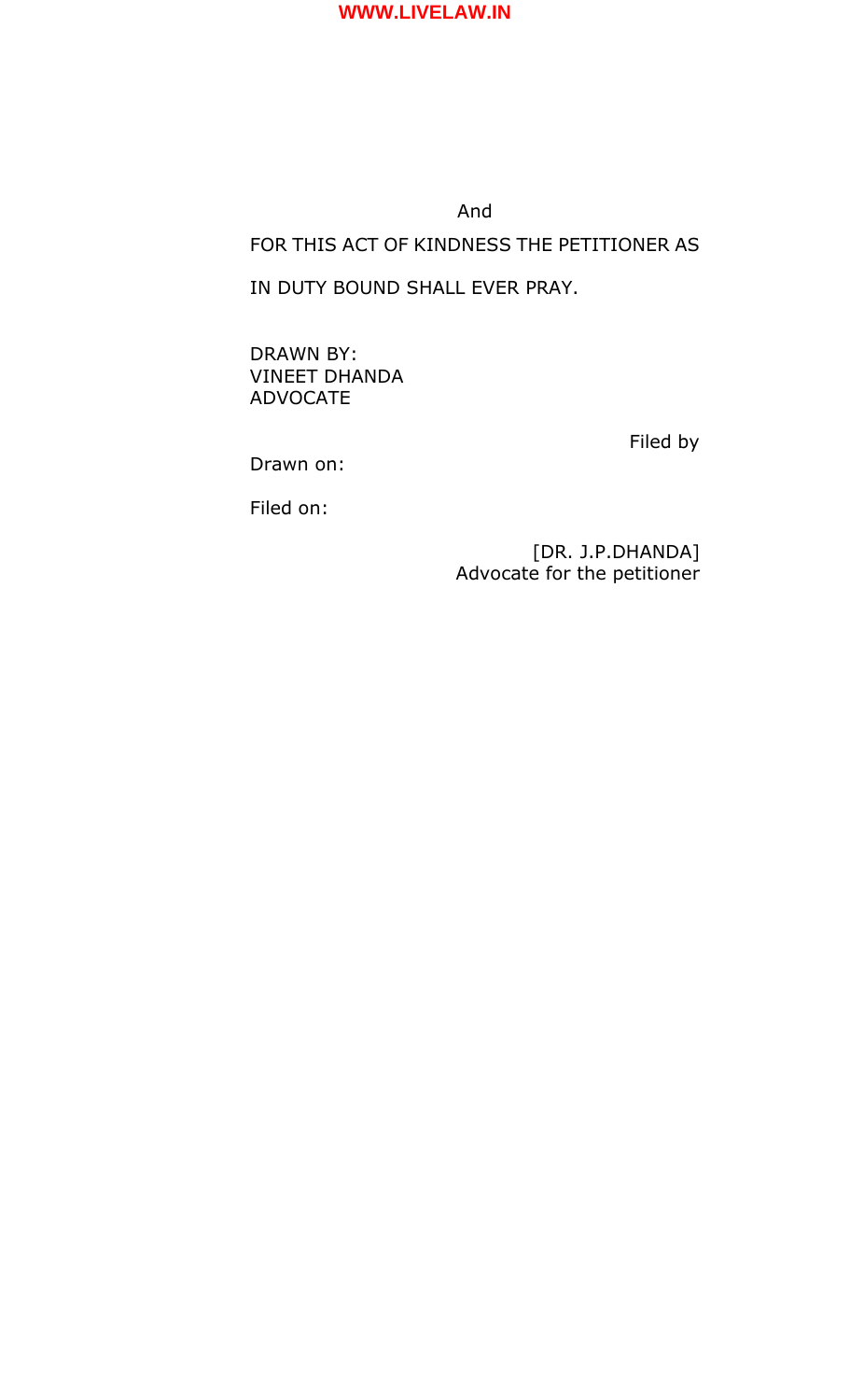

# IN THE SUPREME COURT OF INDIA CIVIL ORIGINAL JURISDICTION WRIT PETITION (C) NO. OF 2019

# **IN THE MATTER OF:**

Puneet Dhanda ……Petitioner

VERSUS

Union of India &Ors. ……Respondents

**[PAPER BOOK]**

**[FOR INDEX KINDLY SEE INSIDE]**

**DR. J.P.DHANDA ADVOCATE FOR THE PETITIONER**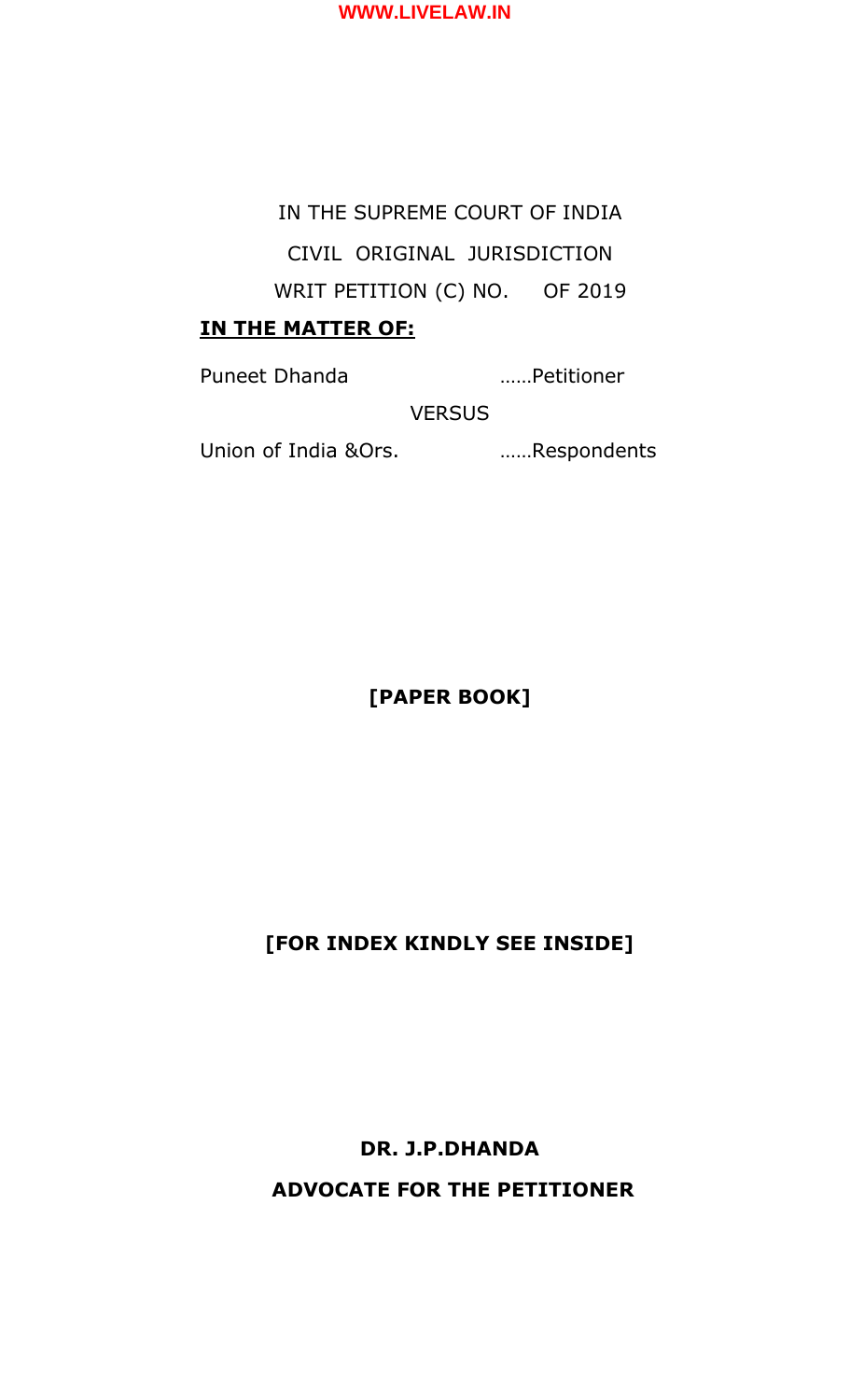#### IN THE SUPREME COURT OF INDIA

CIVIL ORIGINAL JURISDICTION

## WRIT PETITION (C) NO. OF 2019

#### **IN THE MATTER OF:**

Puneet Kaur Dhanda ……Petitioner

## **VERSUS**

Union of India &Ors. ……Respondents

do hereby solemnly affirm and

#### **AFFIDAVIT**

declare as under:

- 1. That I am the Petitioner in the abovementioned matter and I am fully conversant with the facts and circumstances of the matter and as such I am competent to swear the present affidavit.
- 2. I have instructed the drafting of the petition. That the accompanying Writ Petition (Pages \_\_\_ to ), List of dates and events (Pages \_\_ to ) and application(s) have been drafted by the counsel on my instructions. The contents of the same have been read over and explained to me in my language and the same are true and correct to the best of my knowledge and no part of it is false and nothing material has been concealed there from.
- 3. That the petitioner stated that there is no personal gain, private motive or oblique reason in filing the Public Interest litigation.
- 4. That all the annexures to the accompanying Public Interest Litigation are true copies.

#### **DEPONENT**

#### **VERIFICATION:**

Verified a n this ……….day of December 2019, that the contents of the above affidavit are true and correct to the best of my knowledge and belief and nothing material has been concealed therefrom.

#### **DEPONENT**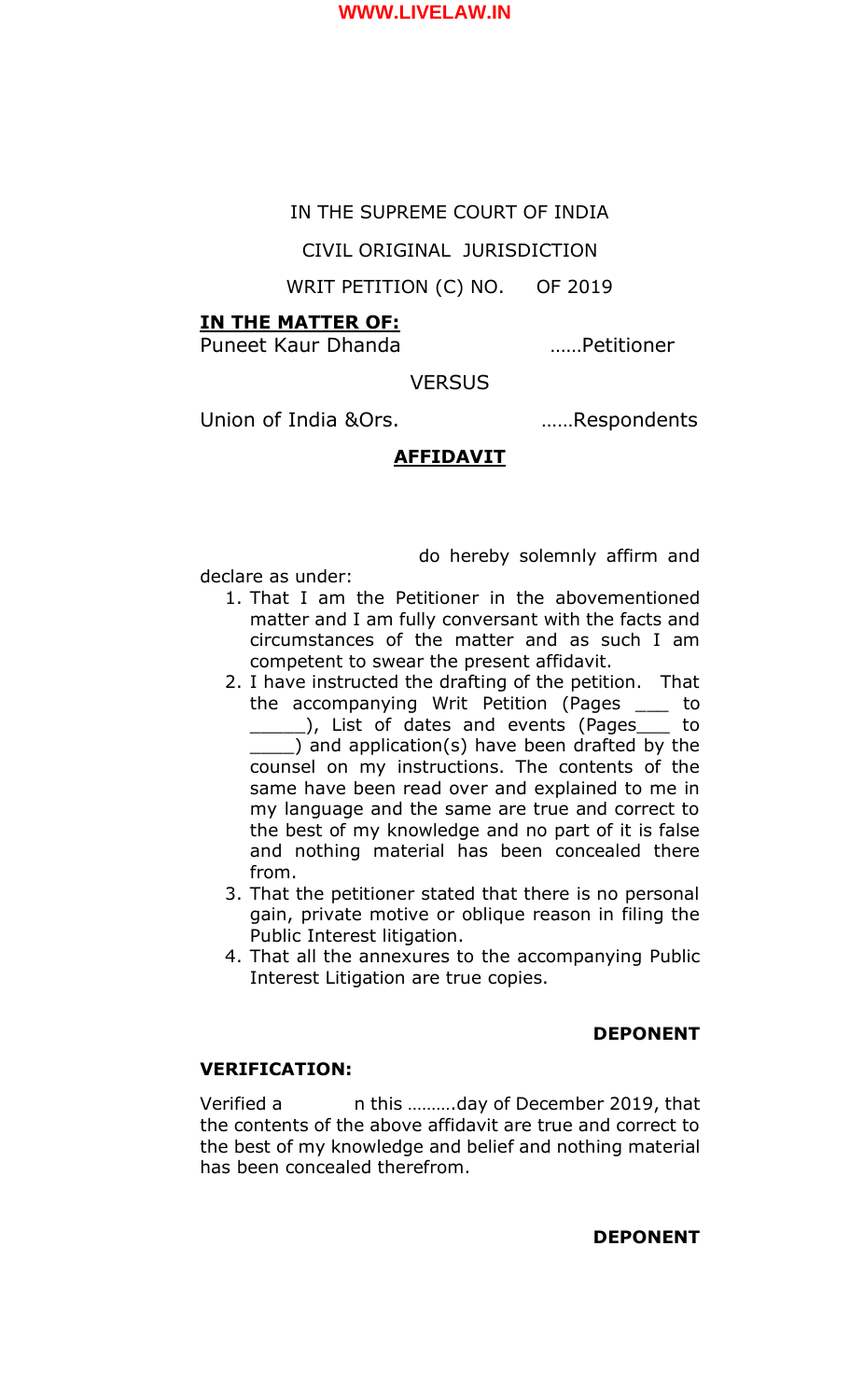# **PROFORMA FOR FIRST LISTING**

|          |                                    |                                                                                                                   |    | <b>SECTION:</b><br><b>PIL</b>                                             |
|----------|------------------------------------|-------------------------------------------------------------------------------------------------------------------|----|---------------------------------------------------------------------------|
|          |                                    | The case pertains to: (Please tick/check the correct box)                                                         |    |                                                                           |
|          | <b>Central Act</b>                 |                                                                                                                   |    | : Constitution of India                                                   |
|          | Section                            |                                                                                                                   |    | : 32                                                                      |
|          |                                    | <b>Central Rule</b>                                                                                               |    | : $N/A$                                                                   |
|          | Rule $No(s)$                       |                                                                                                                   |    | N/A                                                                       |
|          | <b>State Act</b>                   |                                                                                                                   |    | : N/A                                                                     |
|          | Section                            |                                                                                                                   |    | : $N/A$                                                                   |
|          | <b>State Rule</b>                  |                                                                                                                   |    | : $N/A$                                                                   |
|          | Rule $No(s)$                       |                                                                                                                   |    | : $N/A$                                                                   |
|          | <b>Impugned Interim Order</b>      |                                                                                                                   | t. | N/A                                                                       |
|          | <b>Impugned Final Order/Decree</b> |                                                                                                                   |    | : $N/A$                                                                   |
|          | <b>High Court</b>                  |                                                                                                                   |    | N/A                                                                       |
|          | Name of Judges                     |                                                                                                                   | t. | N/A                                                                       |
|          | Tribunal/Authority                 |                                                                                                                   |    | : $N/A$                                                                   |
| 1.       |                                    | Nature of matter                                                                                                  |    | Civil                                                                     |
| 2.<br>3. |                                    | (a) Petitioner/appellant No.1<br>(b) e-mail ID<br>(c) Mobile phone number<br>(a) Respondent No.1<br>(b) e-mail ID |    | : Puneet Kaur Dhanda<br>N/A<br>: N/A<br>: Union of India &Ors.<br>: $N/A$ |
| 4.       | (c)                                | Mobile phone number<br>(a) Main category classification<br>(b) Sub classification                                 |    | : $N/A$<br>-08<br>: 817                                                   |
| 5.       |                                    | Not to be listed before                                                                                           |    | : $N/A$                                                                   |